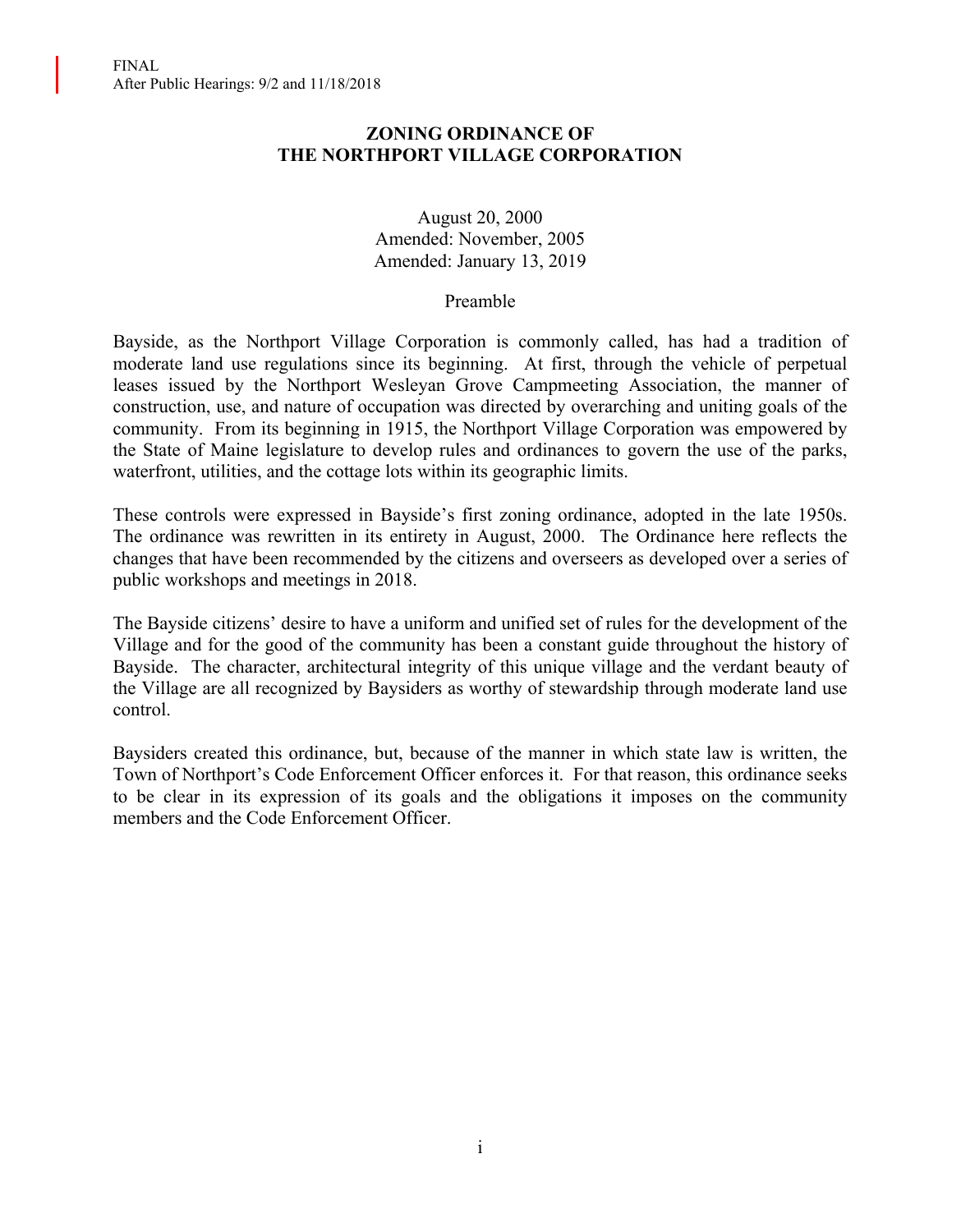$\overline{\phantom{a}}$ 

# Table of Contents

| 1.1 |                                                       |  |
|-----|-------------------------------------------------------|--|
| 1.2 |                                                       |  |
| 1.3 |                                                       |  |
| 1.4 |                                                       |  |
| 1.5 |                                                       |  |
| 1.6 |                                                       |  |
| 1.7 |                                                       |  |
| 1.8 |                                                       |  |
| 1.9 |                                                       |  |
|     |                                                       |  |
|     | ARTICLE 2 - CONSTRUCTION OF LANGUAGE AND DEFINITIONS3 |  |
| 2.1 |                                                       |  |
| 2.2 |                                                       |  |
|     |                                                       |  |
|     |                                                       |  |
| 3.1 |                                                       |  |
| 3.2 |                                                       |  |
|     | 3.2.1                                                 |  |
|     | 3.2.2                                                 |  |
|     | 3.2.3                                                 |  |
|     | 3.2.4                                                 |  |
|     | 3.2.5                                                 |  |
|     | 3.2.6                                                 |  |
|     | 3.2.7                                                 |  |
|     |                                                       |  |
| 4.1 |                                                       |  |
| 4.2 |                                                       |  |
| 4.3 |                                                       |  |
|     |                                                       |  |
| 4.4 |                                                       |  |
|     | .11                                                   |  |
| 5.1 |                                                       |  |
|     | 5.1.1                                                 |  |
|     | 5.1.2                                                 |  |
|     | 5.1.3                                                 |  |
|     | 5.1.4                                                 |  |
|     | 5.1.5                                                 |  |
| 5.2 |                                                       |  |
|     | 5.2.1                                                 |  |
|     | 5.2.2                                                 |  |
|     | 5.2.3                                                 |  |
|     |                                                       |  |
|     |                                                       |  |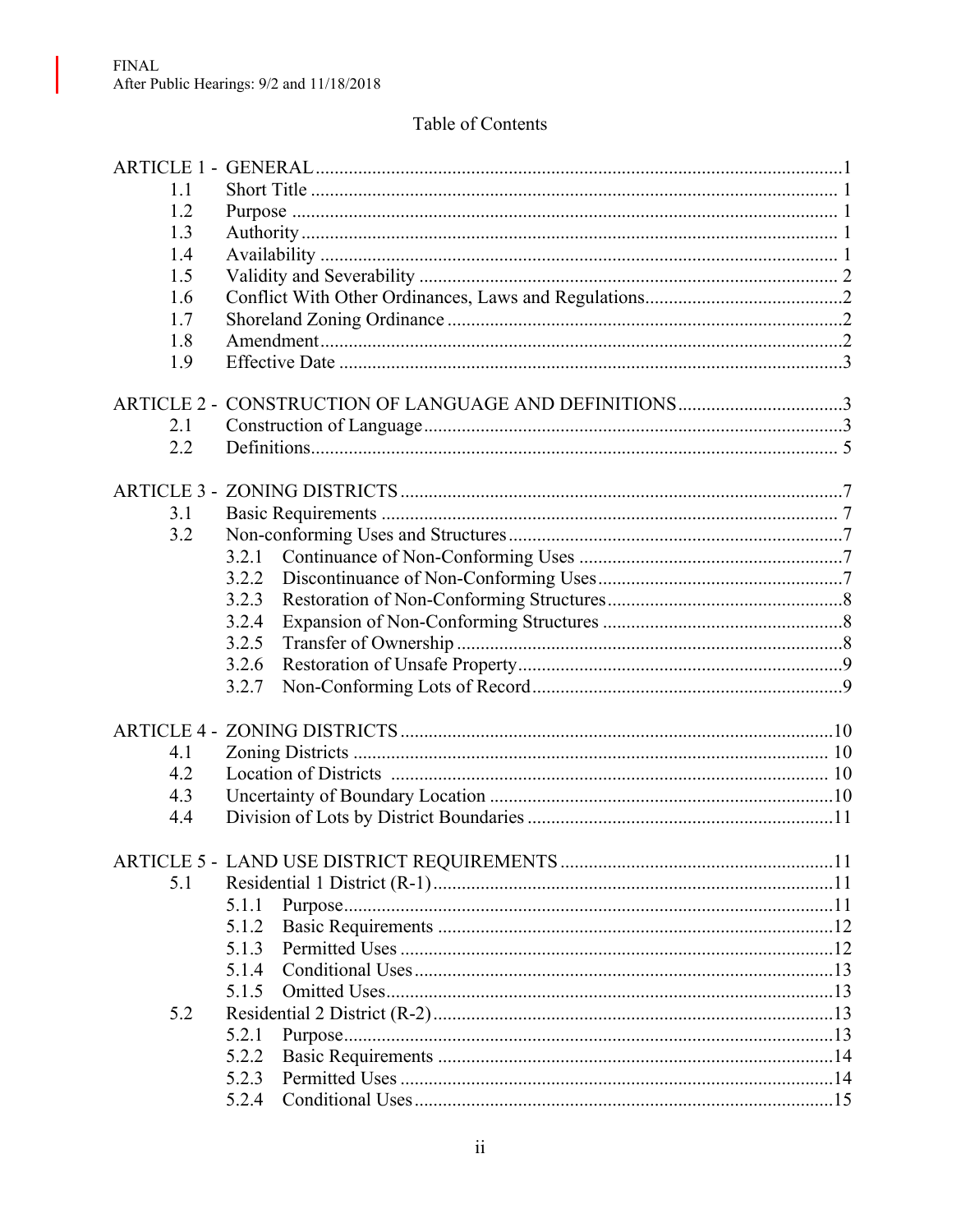$\overline{\phantom{a}}$ 

|      | 5.2.5                                                                   |  |
|------|-------------------------------------------------------------------------|--|
| 5.3  |                                                                         |  |
|      | 5.3.1                                                                   |  |
|      | 5.3.2                                                                   |  |
|      | 5.3.3                                                                   |  |
|      | 5.3.4                                                                   |  |
|      | 5.3.5                                                                   |  |
| 5.4  |                                                                         |  |
|      | 5.4.1                                                                   |  |
|      | 5.4.2                                                                   |  |
|      | 5.4.3                                                                   |  |
|      | 5.4.4                                                                   |  |
|      | 5.4.5                                                                   |  |
|      |                                                                         |  |
|      |                                                                         |  |
| 6.1  |                                                                         |  |
| 6.2  |                                                                         |  |
| 6.3  |                                                                         |  |
| 6.4  |                                                                         |  |
| 6.5  | Filling, Grading, Lagooning, Dredging, or Other Earth-Moving Activity21 |  |
|      | 6.5.1                                                                   |  |
|      | 6.5.2                                                                   |  |
|      | 6.5.3                                                                   |  |
|      | 6.6.4                                                                   |  |
| 6.6  |                                                                         |  |
| 6.7  |                                                                         |  |
| 6.8  |                                                                         |  |
|      | 6.8.1                                                                   |  |
|      | 6.8.2                                                                   |  |
| 6.9  |                                                                         |  |
|      | 6.9.1                                                                   |  |
|      | 6.9.2                                                                   |  |
|      | 6.9.3                                                                   |  |
|      | 6.9.4                                                                   |  |
|      | 6.9.5                                                                   |  |
| 6.10 |                                                                         |  |
|      |                                                                         |  |
|      |                                                                         |  |
|      |                                                                         |  |
| 6.11 |                                                                         |  |
|      |                                                                         |  |
|      |                                                                         |  |
|      |                                                                         |  |
| 6.12 |                                                                         |  |
| 6.13 |                                                                         |  |
|      |                                                                         |  |
| 6.14 |                                                                         |  |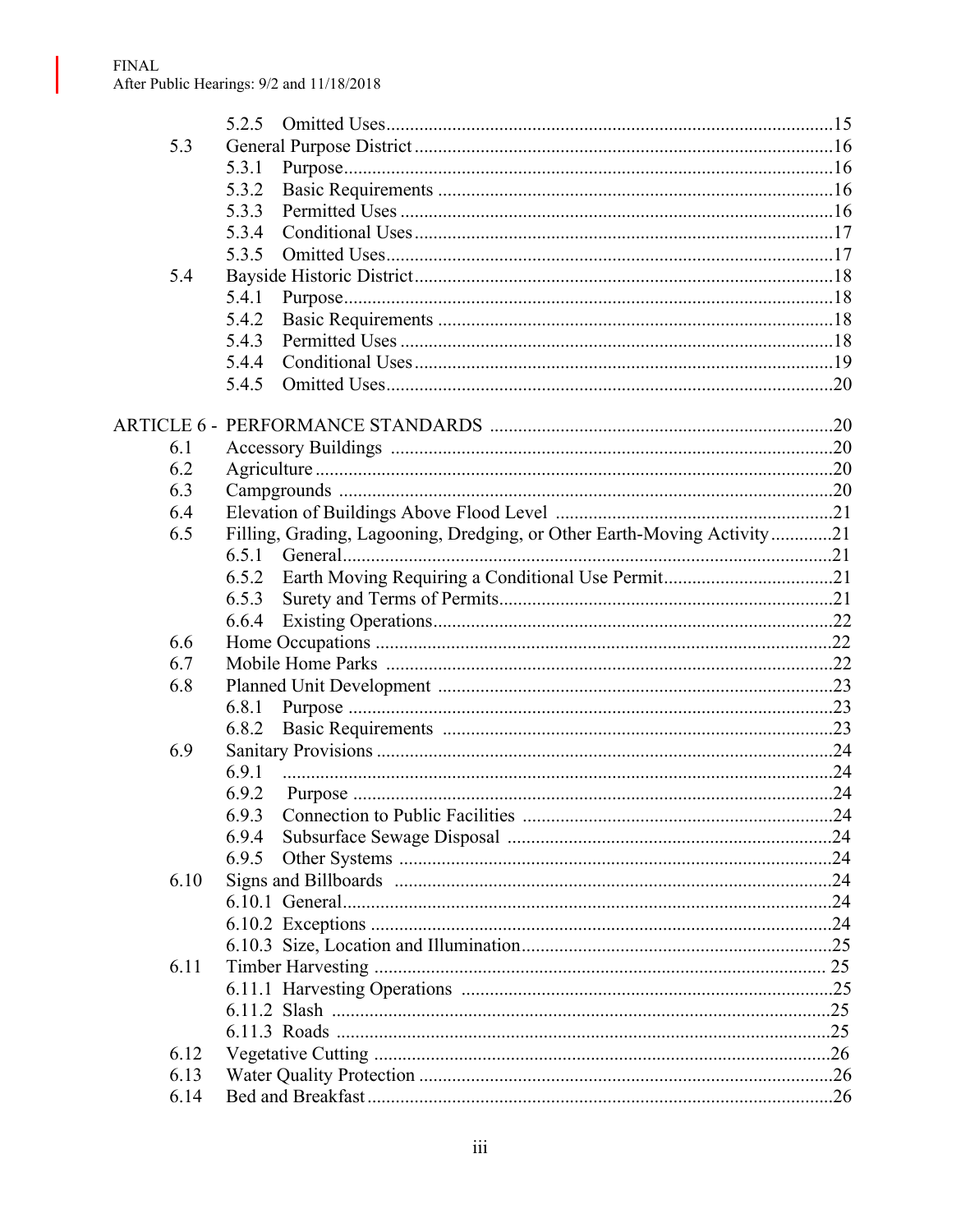#### ${\rm FINAL}$ After Public Hearings: 9/2 and 11/18/2018

 $\overline{\phantom{a}}$ 

|      |              | .27 |
|------|--------------|-----|
| 7.1  | Enforcement. | .27 |
| 7.2  |              |     |
| 7.3  |              |     |
| 7.4  |              |     |
| 7.5  |              |     |
| 7.6  |              |     |
| 7.7  |              |     |
| 7.8  |              |     |
| 7.9  |              |     |
|      | 791          |     |
|      |              |     |
|      |              |     |
|      | 7.9.4        |     |
| 7.10 |              |     |
|      |              |     |
|      |              |     |
|      |              |     |
|      |              |     |
|      |              |     |
|      |              |     |
|      |              | 31  |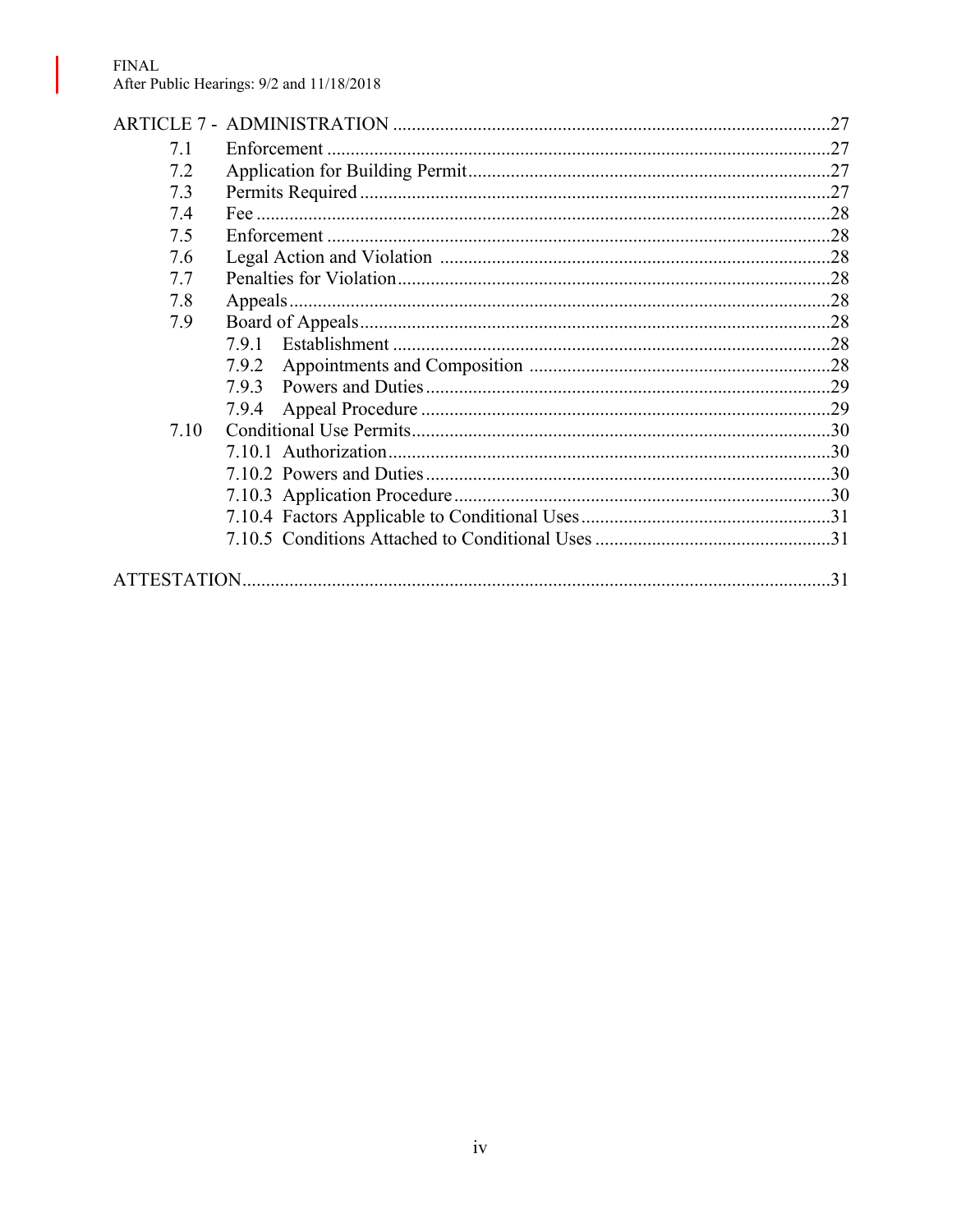#### ZONING ORDINANCE OF THE NORTHPORT VILLAGE CORPORATION

# ARTICLE 1 - GENERAL

#### 1.1 Short Title

This Ordinance shall be known and may be cited as the Zoning Ordinance of the Northport Village Corporation, Northport, Maine ("Bayside") and will be referred to herein as this Ordinance.

#### 1.2 Purpose

- (1) To promote the public health, safety, convenience, comfort, aesthetics, prosperity and general welfare of Bayside and its inhabitants.
- (2) To protect the character and maintain the stability of the several herein described districts that comprise the Northport Village Corporation, and to encourage land use development according to the established character of Bayside.
- (3) To encourage safety from fire, explosion, noxious fumes and other such hazards, and to segregate and control nuisance producing uses.
- (4) To prevent and control water pollution, to protect spawning grounds and habitats of fish, aquatic life, birds and other wildlife, to conserve shore cover, visual and points of access to inland, and to preserve coastal waters and natural beauty.
- (5) To establish districts of such number, area and designation as are deemed best suited to carry out the purpose of this Ordinance.
- (6) To establish performance standards and to define the powers and duties of the administrative officers and bodies, as provided hereinafter.

#### 1.3 Authority

This ordinance has been prepared in accordance with the provisions of Title 30-A M.R.S.A. (Maine Revised Statutes Annotated) Section 3001, et seq. and the Charter of the Northport Village Corporation, Private and Special Laws 1915, ch. 136, as amended by P & S L., 1919, ch. 46 and P & S L., 1957, ch. 155. The Town of Northport duly adopted its comprehensive plan in May, 2000 and Bayside, therefore, in accordance with its land use authority, has the power and authority to adopt land use regulations consistent with that comprehensive plan. 30-A M.R.S.A. § 6303.

#### 1.4 Availability

A copy of this Ordinance shall be filed with Bayside's Village Office and shall be accessible to any member of the public. Copies shall be made available to the public at reasonable cost at the expense of the person making the request. Notice of the availability of this Ordinance shall be posted.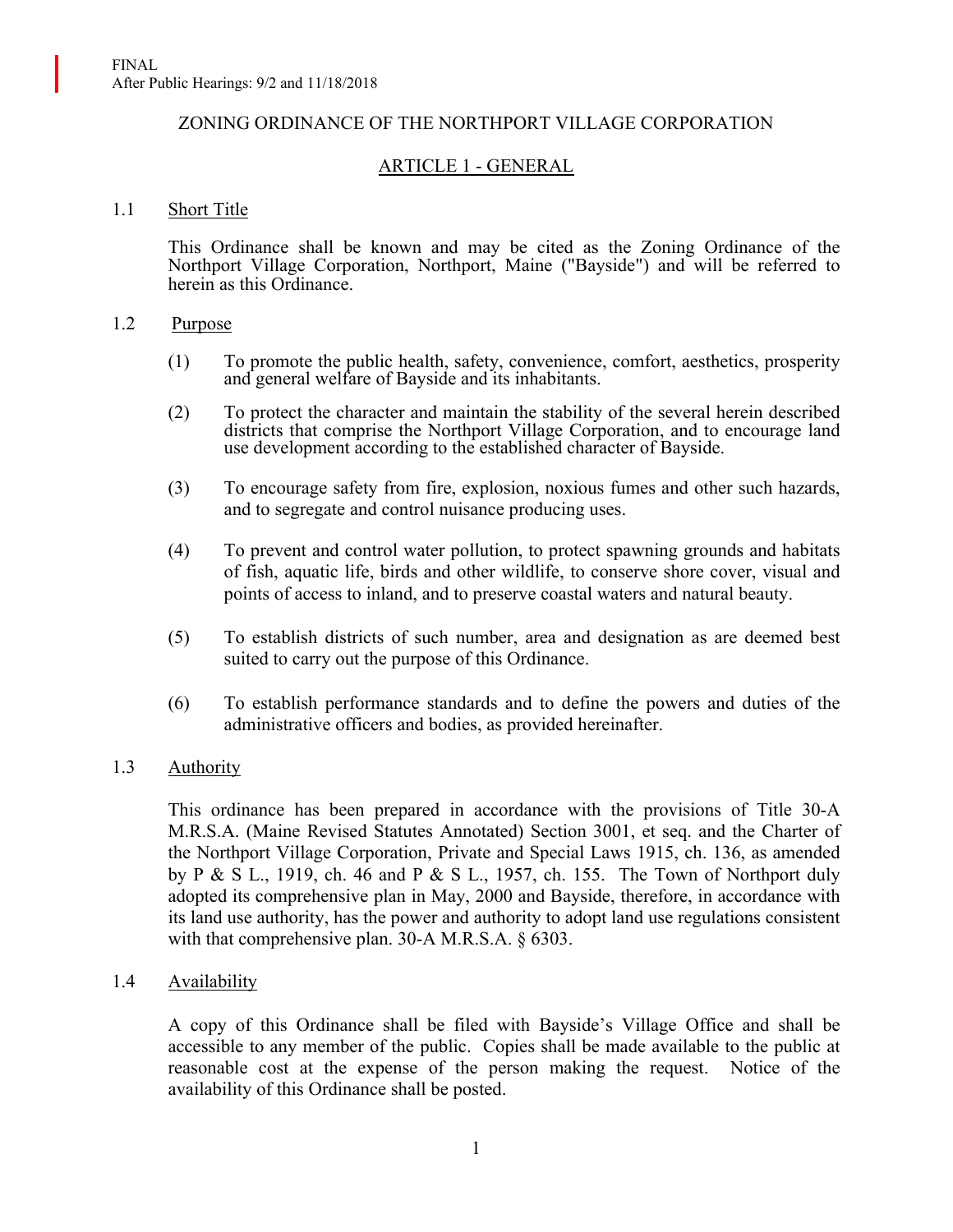### 1.5 Validity and Severability

Should any section or provision of this Ordinance be declared by the courts to be invalid, such decision shall not invalidate any other section or provision of this Ordinance.

#### 1.6 Conflict With Other Ordinances, Laws and Regulations

This Ordinance shall not repeal, annul, or in any way impair or remove the necessity of compliance with any other rule, regulation, by-law, permit or provision of law. Where this Ordinance imposes a greater restriction upon the use of land, Buildings, or Structures, the more restrictive provision shall control, unless state law provides otherwise.

#### 1.7 Shoreland Zoning Ordinance

The Town of Northport Shoreland Zoning Ordinance, originally adopted on June 29, 1992, together with any amendments thereto, applies within the territorial limits of the Northport Village Corporation only to the extent that land within Bayside lies within the Town's Shoreland Zone.

#### 1.8 Amendment

- (1) An amendment of this Ordinance may be initiated by:
	- (a) the Board of Appeals, provided a majority of the Board has so voted;
	- (b) vote of the Board of Overseers; or
	- (c) Written petition of 25 registered voters of the Northport Village Corporation.
- (2) An amendment of this Ordinance may be adopted by:
	- (a) majority vote of the Board of Overseers if the proposed amendment is recommended by the Northport Board of Appeals;
	- (b) two-thirds vote of the Board of Overseers; or
	- (c) majority vote of the registered voters at an annual meeting of Bayside.
- (3) In either case, the Northport Village Corporation shall hold a public hearing in accordance with the requirements of 30-A M.R.S.A. § 4352(9) and provide notice of said public hearing posted in accordance and simultaneous with the notice requirement by 30-A M.R.S.A. §4352(9).
- (4) No proposed change in this Ordinance which has been unfavorably acted upon by the Board of Overseers shall be considered on its merits by the Board of Overseers within two years of the date of such unfavorable action unless the adoption of the proposed change is recommended by the Board of Appeals, or two-thirds vote of the registered voters of the Northport Village Corporation at the annual meeting.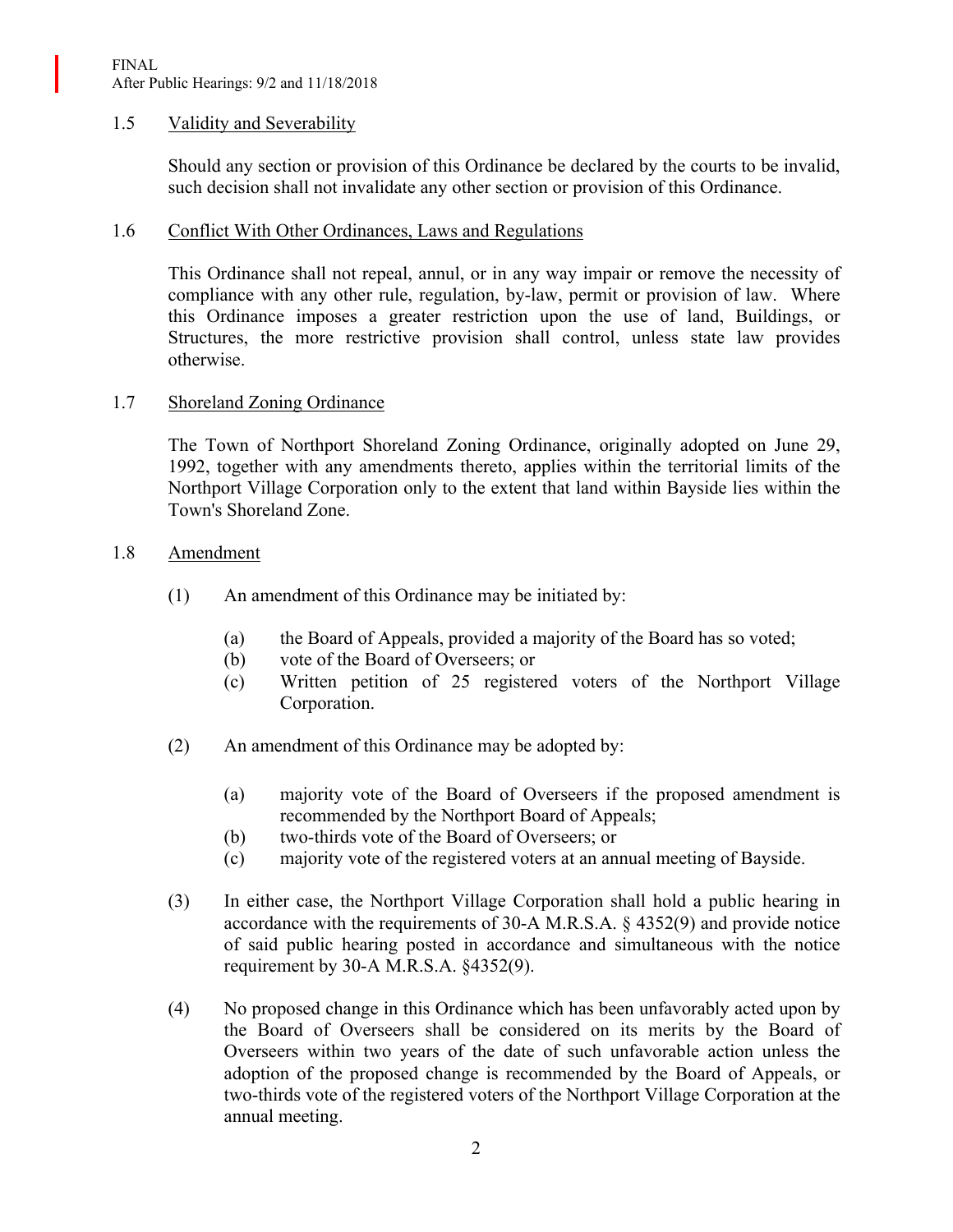### 1.9 Effective Date

The effective date of this Ordinance shall be the date of adoption.

## ARTICLE 2 - CONSTRUCTION OF LANGUAGE AND DEFINITIONS

### 2.1 Construction of Language

In this Ordinance, certain terms or words shall be interpreted as follows:

The word "person" indicates a firm, association, organization, partnership, trust, company or corporation as well as an individual; the present tense includes the future tense, the singular number includes the plural, and the plural includes the singular; the word "shall" is mandatory, and the word "may" is permissive; the words "used" or "occupied" shall include the words "intended", "designed", or "arranged to be used or occupied", [the word "building" includes the word "structure", and the word "dwelling" includes the word "residence", the word "lot" includes the words "plot" or "parcel". In the case of any difference of meaning or implication between the text of this Ordinance and any map or illustration, the text shall control.

Terms not defined shall have the meaning stated in Webster's New Collegiate Dictionary (latest edition).

## 2.2 Definitions

For the purpose of interpreting this Ordinance, the following words, phrases and terms shall have the meaning given therein.

Accessory Use or Structure: A permitted use or Structure incidental to the principal use or Structure including (but not limited to) a garage, tool shed, greenhouse or dog house. Permitted accessory use does not include, but is not limited to, swimming pools, chicken houses or Structures for domestic animals other than dogs, workshops, fish and bait houses and the like which may be conditional uses. The Board of Appeals shall determine what constitutes a permitted accessory use of a Structure in case of dispute between the Code Enforcement Officer and the land owner.

Bed and Breakfast: An owner-occupied Dwelling in which no more than five rooms for sleeping accommodations are made available for a fee to transient guests. A morning meal (but no others) may be provided to said guests. See Section 6.14.

Billboard: A Structure, either freestanding or attached to a Building, the surface of which is available for hire for advertising purposes. See Section 6.10.

Building: A Structure of any kind for the support, shelter or enclosure of persons, animals, goods or property, including Accessory Structures.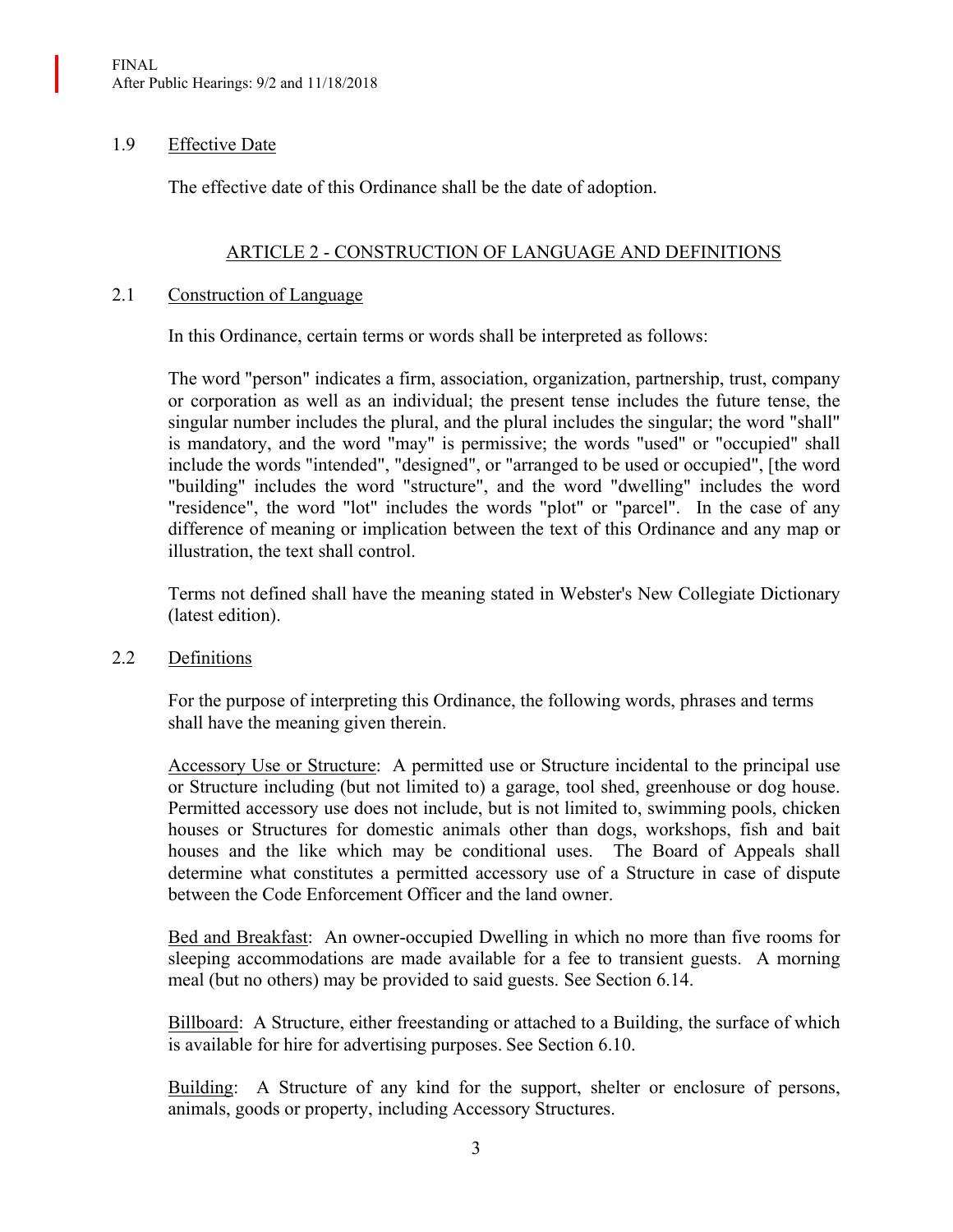Building Height: The vertical distance between the highest point of the roof including cupola and the average unamended or unaltered (natural) grade of the ground adjoining to the Building. Utility structures, such as chimneys and antennae, shall not be included in this measurement.

Campground: Any premises established for overnight use for the purpose of temporary camping, and for which a fee is charged. See Section 6.3.

Code Enforcement Officer: A person appointed by the Town of Northport to administer and enforce this Ordinance. Reference to the Code Enforcement Officer may be construed to include Building Inspector, Plumbing Inspector, Electrical Inspector and the like, where applicable.

Conditional Use: A use permitted only after review and approval of the Board of Appeals. A Conditional Use is a use that would not be permitted without restriction but which, if controlled under the provisions of this Ordinance, would promote the purposes of this Ordinance. Such use may be permitted if specific provision of such Conditional Use is made in this Ordinance or such use is approved by the Board of Appeals.

Conditional Use Permit: A permit authorized by the Board of Appeals for a Conditional Use. A Conditional Use Permit may be issued only after the applicant has followed the procedures of this Ordinance.

District: A specified portion of Bayside, delineated on the Official Zoning Maps, within which certain regulations and requirements or various combinations thereof apply under provisions of this Ordinance.

Dwelling: A fixed Structure, containing a room or group of rooms designed and equipped for use as living quarters for only one family, including provisions for living, sleeping, cooking with one kitchen and eating with one kitchen. The term shall not be deemed to include a hotel, motel, rooming house, tent, or yurt.

Family Daycare Home: A facility serving up to six individuals (child daycare, adult daycare, or both) either on a regular or non-recurring basis and classified as a Home Occupation if it is located in the operator's residence.

Family: One or more persons occupying a premises and living as a single housekeeping unit, not to exceed four persons unrelated by blood or marriage.

Frontage: The length of continuous footage on which a Lot borders one built street. In calculating Frontage, the side of the Lot on which the principal access to the Lot is or is proposed to be in the event of new construction shall be the street on which Frontage is calculated.

Grade: A reference plane representing the average of the natural, unaltered ground level adjoining the Building at all exterior walls. When the finished ground level slopes away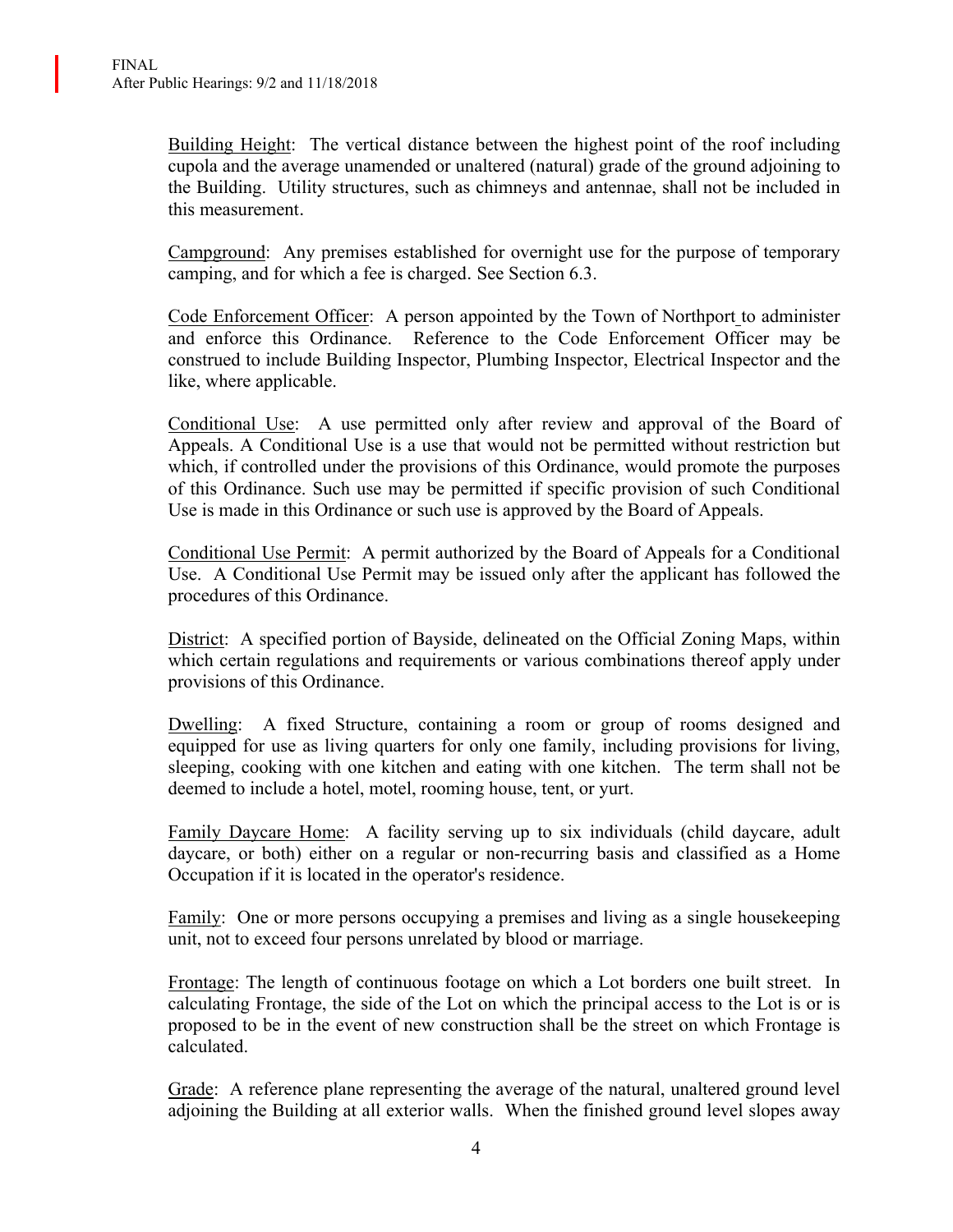from the exterior walls, the reference plane shall be established by the lowest points within the area between the Building and the Lot line or, when the Lot line is more than six feet from the Building at a point six feet from the Building.

Gross Floor Area: The sum, in square feet, of the floor areas of all roofed portions of a Building as measured from the interior faces of the exterior walls.

Home Occupation: An occupation or profession which is customarily carried on in a Dwelling Unit or in a Building or other Structure by a member of the family residing in the Dwelling and clearly incidental and secondary to the use of the Dwelling for residential purposes. See Section 6.6.

Lot: A parcel of land in single ownership, described on a deed, plot or similar legal document.

Lot Area: The total horizontal area, in square-feet, within the Lot lines.

Lot Coverage: The percentage of the Lot covered by all Structures.

Lot of Record: A parcel of land, a legal description of which or the dimensions of which are recorded on a document or map on file with the Waldo County Registry of Deeds.

Mobile Home: A Structure designed as a Dwelling for location on a permanent foundation and containing sleeping accommodations, a toilet, a tub or shower bath, and kitchen facilities, including major appliances and furniture, with plumbing and electrical connections provided for attachment to outside systems, and designed to be transported after fabrication on its own wheels. A Mobile Home shall contain not less than 450 square feet of Gross Floor Area. Mobile Homes shall include manufactured or modular housing constructed and installed in accordance with Housing and Urban Development standards. Manufactured or modular housings constructed and installed in accordance with BOCA standards shall not be included in the definition of Mobile Home.

Mobile Home Park: A plot of land laid out to accommodate at least two Mobile Homes. See Section 6.7.

Non-Conforming Lot: A single Lot of Record which, at the effective date of adoption or amendment of this Ordinance, does not meet the area, Frontage, or width requirements of the District in which it is located.

Non-Conforming Use: Use of Buildings, Structures, premises, land or parts thereof which is not permitted in the District in which it is situated but which is allowed to remain solely because it was in lawful existence at the time this Ordinance or subsequent amendments took effect.

Non-Conforming Structure: A Structure which does not meet any one or more of the following dimensional requirements for setback, height, or Lot Coverage, but which is allowed solely because it was in lawful existence at the time this Ordinance or subsequent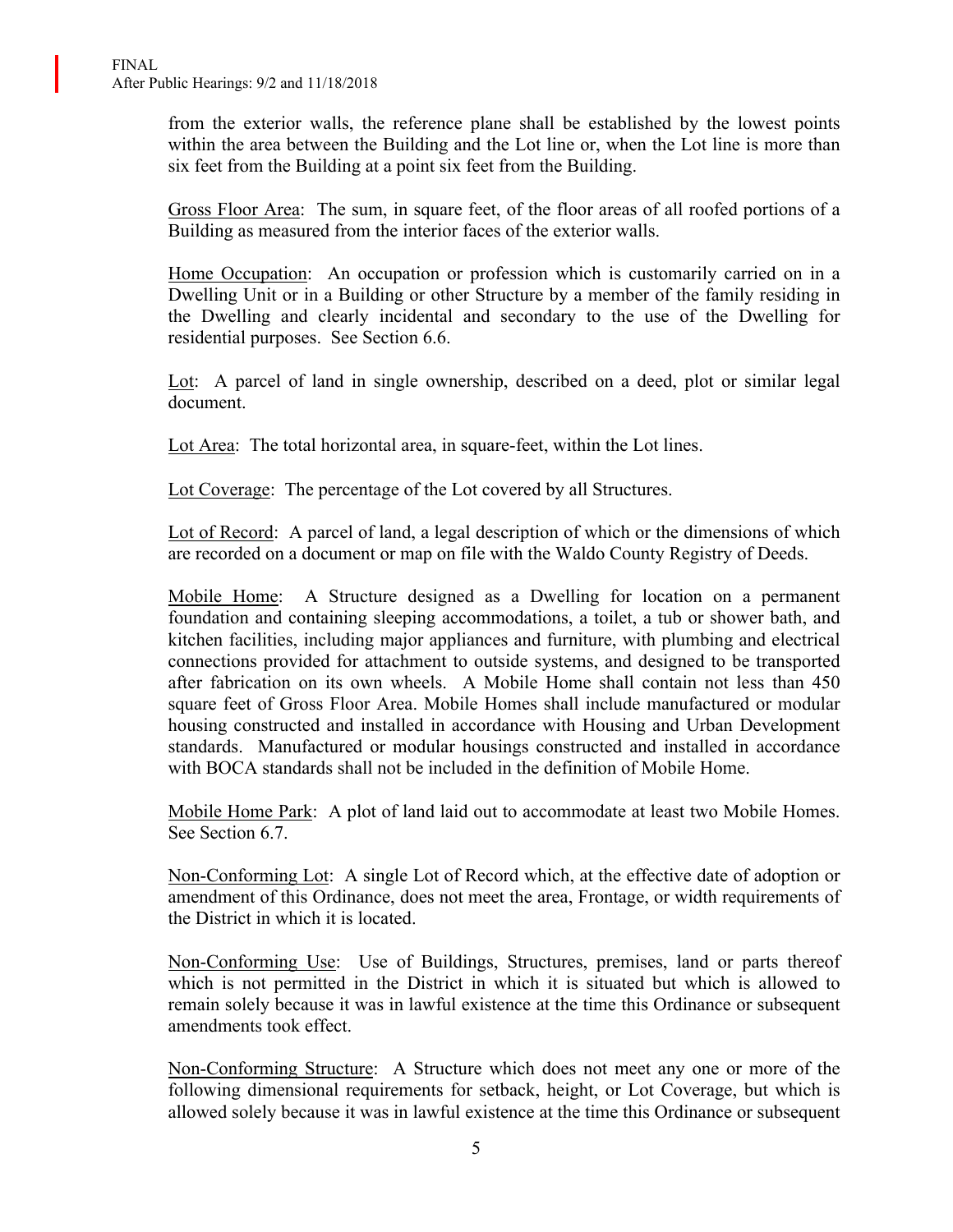amendments took effect.

Planned Unit Development: Land under unified management, planned and developed as a whole according to comprehensive and detailed plans, including streets, utilities, lots or building sites, site plans, and designated principles for all Buildings intended to be located, constructed, used and related to each other, and for other uses and improvements on the land. See Section 6.8.

Principal Building: The Building in which the principal use of the Lot is conducted.

Principal Use: The primary use to which the premises are devoted and the main purpose for which the premises exist.

Recreational Vehicle: A vehicle or vehicular attachment designated for temporary sleeping or living quarters for one or more persons, which is not a Dwelling and which may include a pick-up camper, travel trailer, tent trailer, and motor home.

Sign: A name, identification, description, display or illustration which is affixed to, painted or represented, directly, or indirectly upon a Building, Structure, parcel, or Lot and which relates to an object, product, place, activity, person, institution, organization or business on the premises. See Section 6.10.

Structure: Anything constructed or erected, except a boundary wall or fence, the use of which requires location on the ground or attachment to something on the ground.

Variance: A relaxation of the terms of this Ordinance granted by the Board of Appeals where such relaxation would not be contrary to the public interest and where, because of conditions peculiar to the property and not the result of the actions of the applicant, a literal enforcement of this Ordinance would result in unnecessary or undue hardship. A financial hardship shall not constitute grounds for granting a Variance. The crucial points of a Variance are undue hardship and unique circumstances applying to the property. A Variance is not justified unless both elements are present in the case.

As used in this Ordinance, a Variance is authorized only for height, area, and size of Structures or size of yards. Establishment or expansion of a use or Lot otherwise prohibited shall not be allowed by Variance, nor shall a Variance be granted because of the presence of nonconformities in the District.

**Citizens Note: The subdivision of land is governed by Maine State Law. Reference should be made to 30-A M.R.S.A. (Maine Revised Statutes Annotated) § 4401 for guidelines and restrictions which apply to that. In general, the division of a tract or parcel of land into three or more Lots within any five-year period is deemed to be a subdivision.**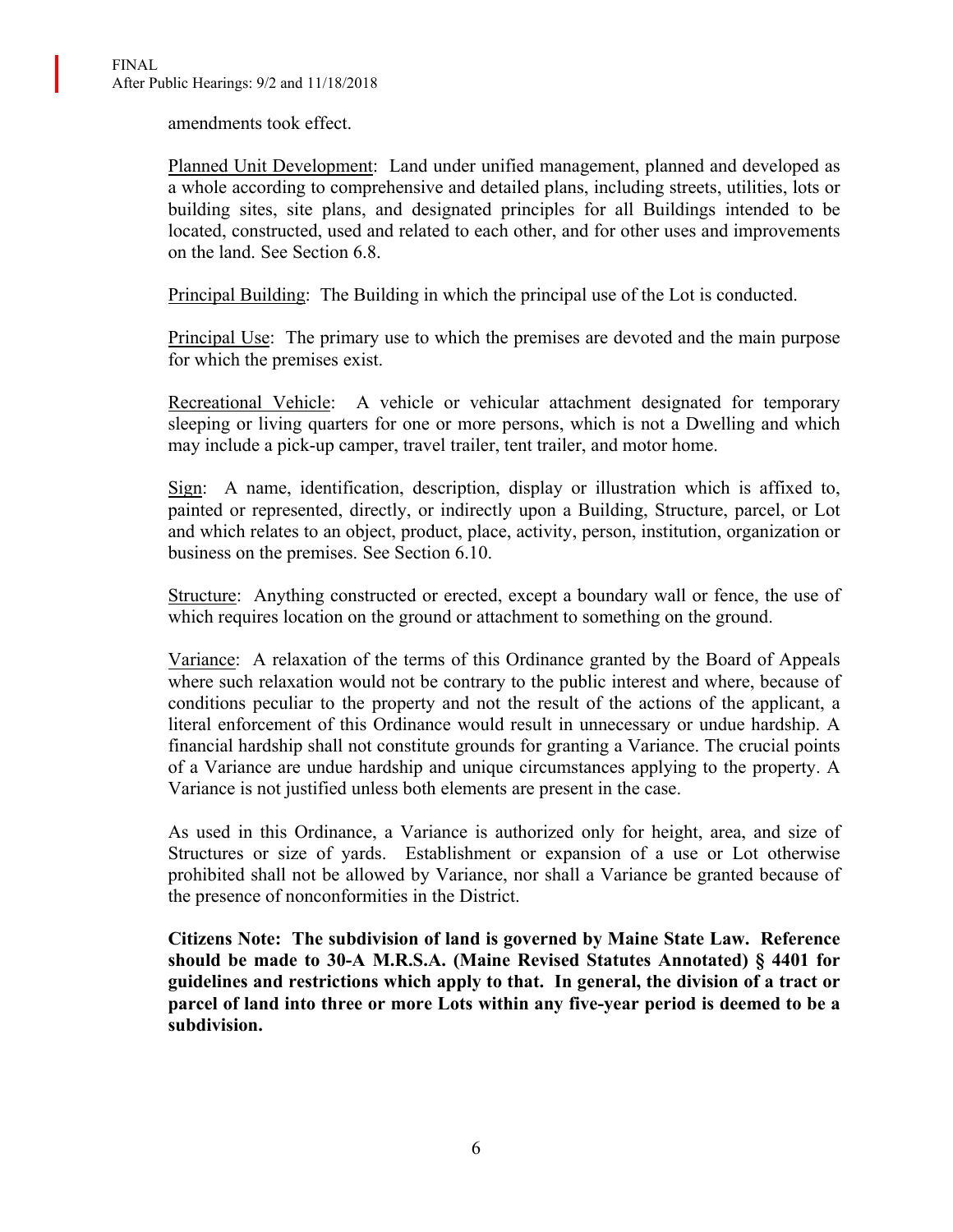### ARTICLE 3 – NON-CONFORMITY AND GRANDFATHERING

### 3.1 Basic Requirements

All Buildings or Structures hereinafter erected, reconstructed, altered, enlarged, or moved, and uses of premises within Bayside shall conform with the provisions of this Ordinance. No Building, Structure, Lot, land or water area located within a District shall be used for any purpose or in any manner except as permitted.

### 3.2 Non-Conforming Uses and Structures

**Citizens' Note: Non-conformance shall not necessarily be considered illegal or unacceptable. Non-conforming Lots of Record, Structures, or uses that were in conformance with the standards in effect prior to the effective date of this Ordinance are grandfathered under this Ordinance. Any party is encouraged to read through this Ordinance and contact the Bayside Board of Overseers or the Code Enforcement Officer with any questions regarding conformance or nonconformance.**

## 3.2.1 Continuance of Non-Conforming Uses

- (1) The use of land, Buildings or Structures, lawful at the time of adoption or subsequent amendment of this Ordinance, may continue even though such use does not presently conform to the provisions of this Ordinance.
- (2) Subject to the limitations of §3.2.3, a Non-Conforming Structure may be repaired, maintained, or improved, but the area employed in a nonconforming use may not be extended or expanded except in conformity with the provisions of this Ordinance, and the Structure may not be altered so as to become more non-conforming. Construction or enlargement of a foundation beneath the existing Structure shall not be considered an expansion of the Structure provided that the Structure and new foundation are placed such that the setback requirement is met to the greatest practical extent as determined by the Board of Appeals, the completed foundation does not extend beyond the exterior dimensions of the existing Structure, and the foundation does not increase the height of the Structure from Grade more than three additional feet and that the height of the Structure does not exceed 35 feet.
- (3) A Non-Conforming Use may not be expanded or moved unless that expansion or movement brings it into conformity or mitigates the degree of non-conformity.

## 3.2.2 Discontinuance of Non-Conforming Uses

A non-conforming use which is discontinued for a period of one year or more may not be thereafter resumed. The uses of the land, Building, or Structure shall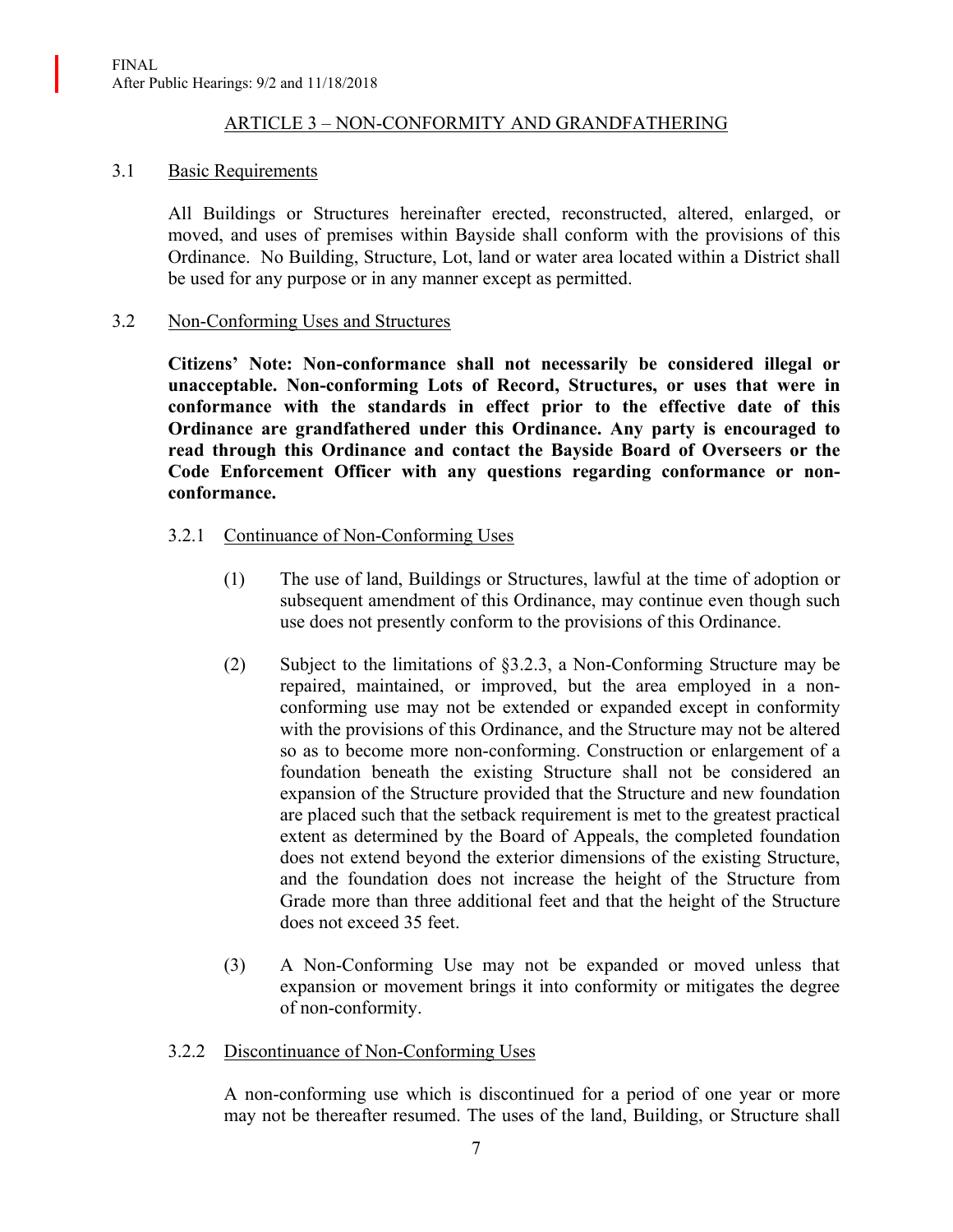thereafter be required to conform to the provisions of this Ordinance.

### 3.2.3 Restoration of Non-Conforming Structures

In accordance with  $\S 3.2.1(2)$ , if a non-conforming use, Building, or Structure is damaged by fire, explosion, flood, riot, act of God, or accident of any kind, it may be restored if the following conditions are met:

- (1) Application is made, with sufficient documentation supporting the restoration of the non-conforming Structure to Town of Northport Board of Appeals with notice to the Bayside Board of Overseers and the restoration plans otherwise conform with all laws and regulations, resulting in the issuance of all required permits; and
- (2) The Board of Appeals shall grant permission for the restoration of a nonconforming use, Building or Structure as above referenced if the restoration is essentially the same size, location, height and architectural appearance and character and use as formerly appeared.

### 3.2.4 Expansion of Non-Conforming Structures

A non-conforming Structure may be added to or expanded after obtaining all required permits from the same permitting authority as for a new Structure, if such addition or expansion does not increase the non-conformity of the Structure, brings it into conformity or mitigates the degree of non-conformity. For the purposes of this Ordinance, an increase to the non-conformity of a Structure shall mean:

- (1) any expansion towards a property line that decreases the existing nonconforming setback distance from the property line; or
- (2) any expansion that would increase any non-conforming Lot Coverage; or
- (3) any expansion that would cause the Structure to exceed the lesser of the height limit applicable to the Structure or the existing height of the preexisting Structure. Notwithstanding the foregoing, as set forth in §3.2.1(2) above, construction or enlargement of a foundation beneath the existing Structure shall not be considered an expansion of the Structure provided that the Structure and new foundation are placed such that the setback requirement is met to the greatest practical extent as determined by the Board of Appeals, and that the completed foundation does not extend beyond the exterior dimensions of the Structure and that the foundation does not cause the Structure to be elevated more than three additional feet.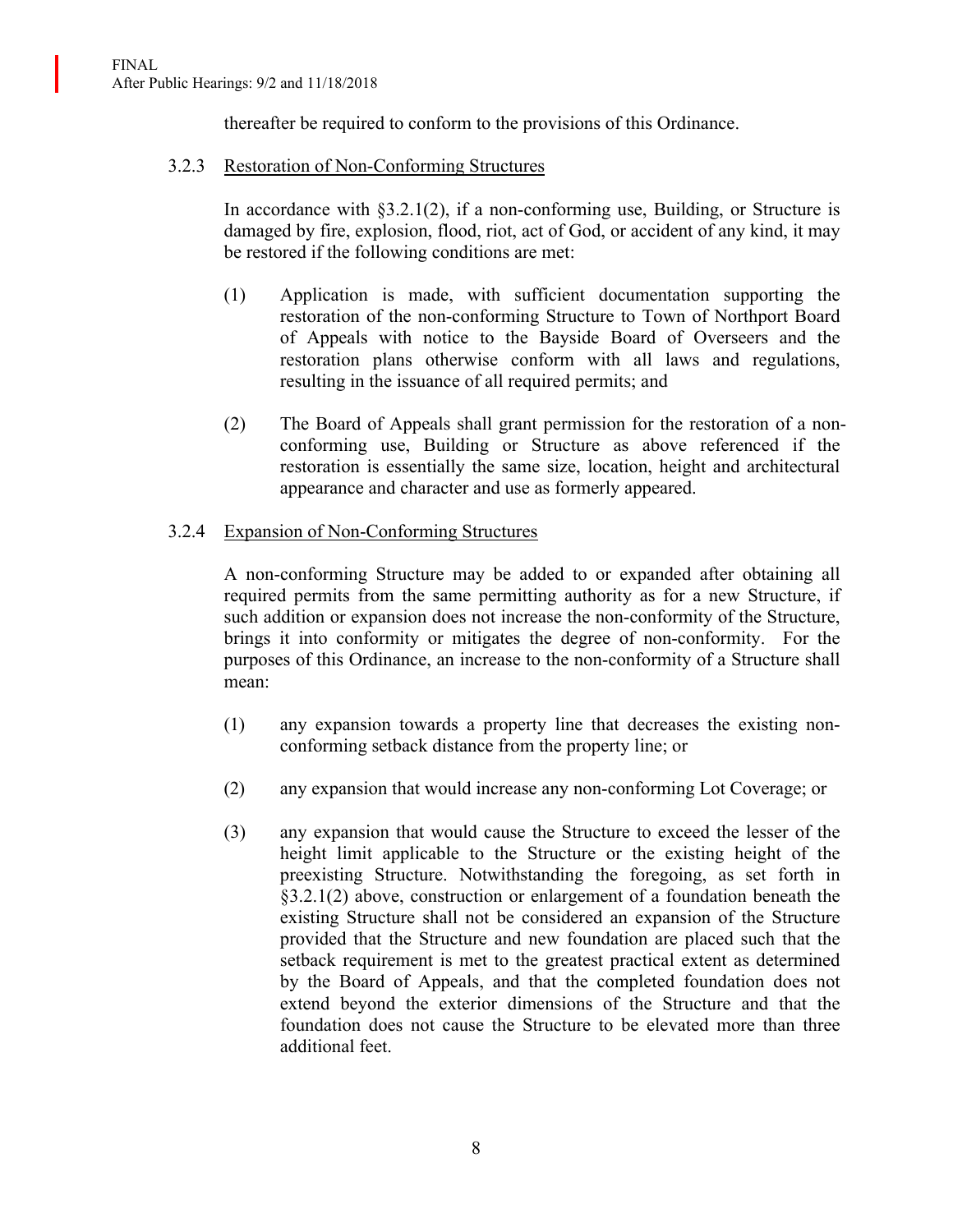### 3.2.5 Transfer of Ownership

Ownership of land and Structures which remain lawful but become nonconforming by the adoption or amendment of this Ordinance may be transferred and the new owner may continue the non-conforming uses subject to the provisions of this Ordinance.

### 3.2.6 Restoration of Unsafe Property

- (1) Nothing in this Ordinance shall prevent the strengthening or restoration to safe condition of any part of any Building or Structure declared unsafe by the Code Enforcement Officer or other authorized government official.
- (2) Nothing in this Ordinance shall prevent any changes in a Non-Conforming Use or Non-Conforming Structure as Federal, State, or local building and safety codes may require.

### 3.2.7 Non-Conforming Lots of Record

- (1) A single Lot of Record which, at the effective date of adoption or amendment of this Ordinance, does not meet the area or width requirements, or both, of the District in which it is located, may be built upon provided that such Lot shall be in separate ownership and that it is not contiguous with any other Lot in the same ownership, and that all other provisions of this Ordinance shall be met, except Lot size, Frontage, and setback. Variance of yard or other requirements, and not involving area or width, shall be obtained only by action of the Board of Appeals.
- (2) If two or more contiguous Lots or parcels are in single ownership of record at the time of adoption or amendment of this Ordinance, and if all or part of the Lots do not meet the dimensional requirements of this Ordinance, the lands involved shall be considered to be a single parcel for the purposes of this Ordinance and no portion of said parcel shall be built upon or sold which does not meet dimensional requirements of this Ordinance; nor shall any division of the parcel be made which creates any dimension or area below the requirements of this Ordinance. Because two or more contiguous Lots or parcels in single ownership of record shall be considered to be a single parcel, the Board of Overseers will endeavor to secure the issuance of one tax bill for each combined Lot.
- (3) If two or more principal Structures exist on a single Lot of Record on the effective date of this ordinance, each may be sold as a separate Lot. When such Lots are divided, each Lot thus created must be as conforming as possible to the dimensions required of this Ordinance.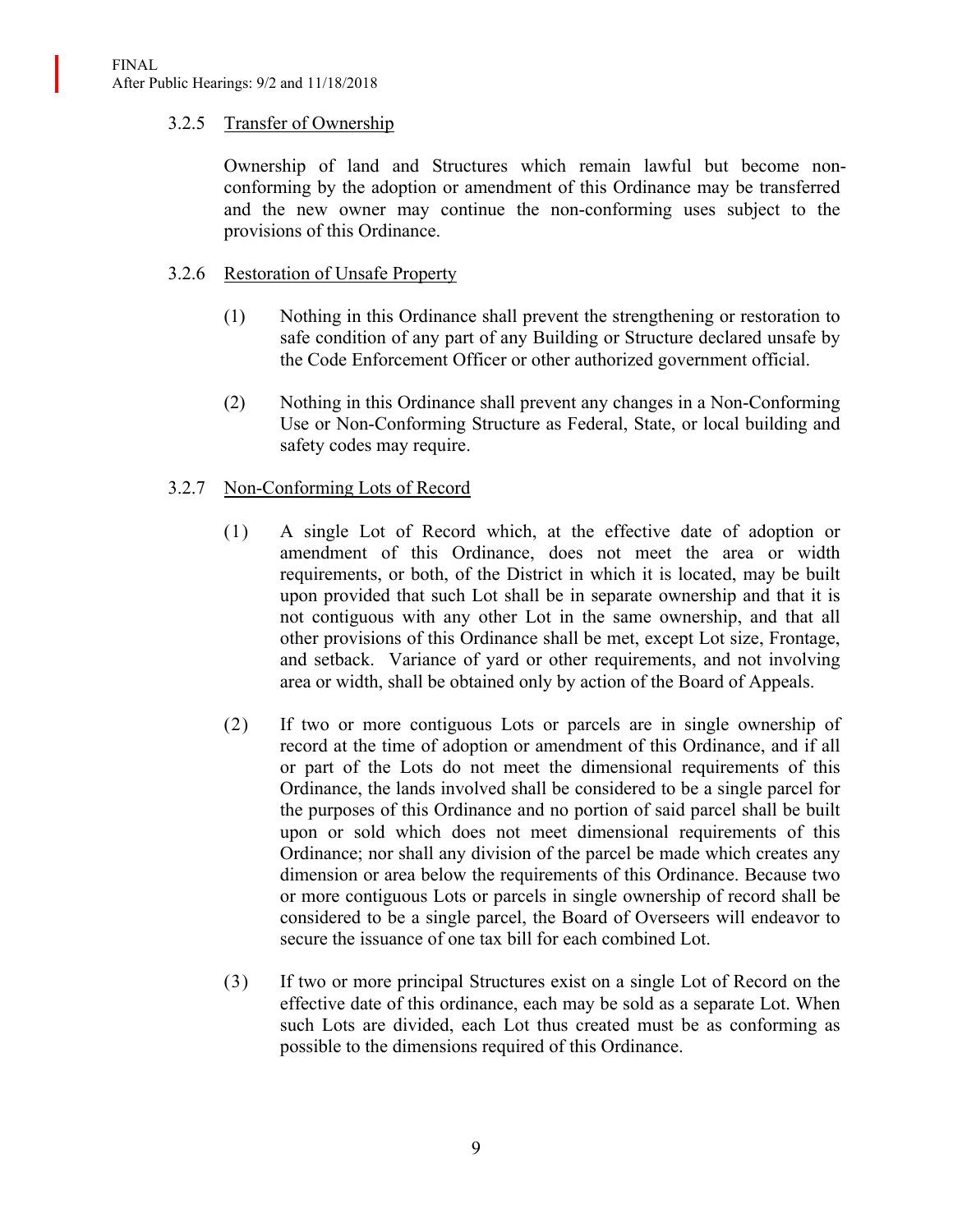### ARTICLE 4 - ZONING DISTRICTS

### 4.1 Zoning Districts

To implement the provisions of this Ordinance, the Northport Village Corporation is hereby divided into the following four Districts:

(1) Residential 1 District (R-1)

R-1 shall consist of the land shown on the official zoning map entitled, "Zoning Map of the Northport Village Corporation", except that that area formerly shown as in R-1 now part of the Bayside Historic District shown in Map #2, is no longer part of R-1.

- (2) Residential 2 District (R-2)
- (3) General Purpose District (GP-1)
- (4) The Bayside Historic District shown on Map #2, attached hereto and incorporated herein.

#### 4.2 Location of Districts

Districts are located and bounded as shown on the Official Zoning Map ("Map  $\#1$ "), entitled "Zoning Map of the Northport Village Corporation, Northport, Maine", dated January 28, 1978 and on file at the office of the Northport Village Corporation, and as recorded at the Waldo County Registry of Deeds, except as modified by Map #2, which removes from R-1 that land shown as lying in the Bayside Historic District. Map #1 and Map #2 are attached hereto.

#### 4.3 Uncertainty of Boundary Location

Where uncertainty exists with respect to the boundaries of the various Districts as shown on the Official Zoning Map, the following rules shall apply:

- (1) Boundaries indicated as approximately following the center lines of streets and highways shall be construed to follow such center lines;
- (2) Boundaries indicated as approximately following well established Lot lines shall be construed as following such Lot lines;
- (3) Boundaries indicated as approximately following Bayside limits shall be construed as following Bayside limits;
- (4) Boundaries indicated as following shorelines shall be construed to follow such shorelines, and, in the event of natural change in the shoreline, shall be construed as moving with the actual shoreline;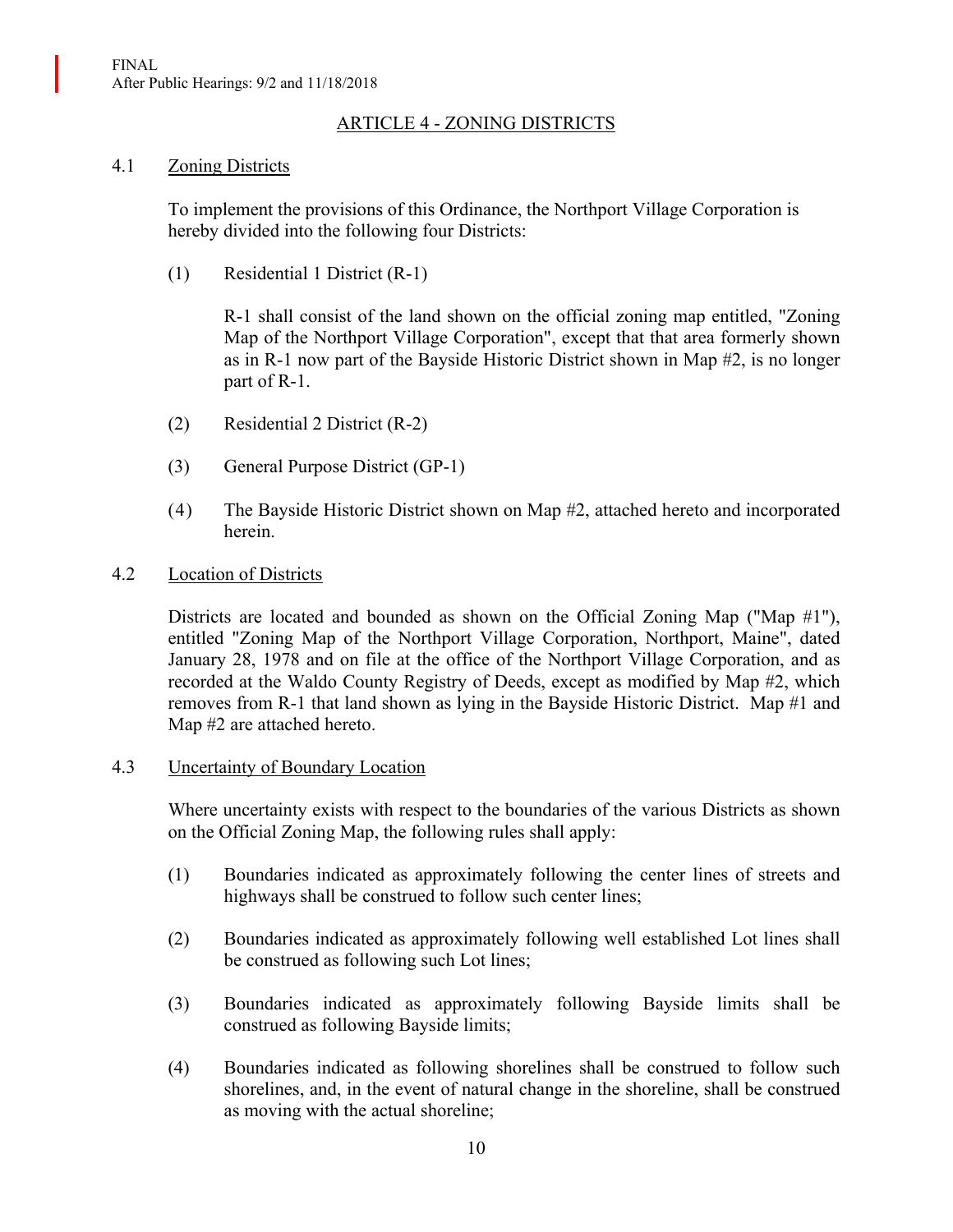- (5) Boundaries indicated as being parallel to or extensions of features indicated in subsections (1) through (4) shall be so construed. Distances not specifically indicated on the Official Zoning Map shall be determined by the scale of the map; and
- (6) Where physical or cultural features existing on the ground are at variance with those shown on the Official Zoning Map, or in other circumstances not covered by subsections (1) through (5) above, the Board of Appeals shall interpret the District boundaries.

## **Citizens' Note: Map #1 shows for illustrative purposes only the boundaries of the Northport Shoreland Zone. Citizens should consult with the Town of Northport Code Enforcement Officer to determine the actual location of that boundary.**

- 4.4 Division of Lots by District Boundaries
	- (1) Where a District boundary line divides a Lot or parcel of land of the same ownership of record at the time such line is established by adoption or amendment of this Ordinance, the regulations applicable to the less restricted portion of the Lot may be extended not more than 50 feet into the more restricted portion of the Lot, subject to the following provision:
	- (2) Extensions of use shall be considered a Conditional Use, subject to approval of the Board of Appeals and in accordance with the criterion set forth in §7.10.4 entitled Factors Applicable to Conditional Uses.

## ARTICLE 5 - LAND USE DISTRICT REQUIREMENTS

## 5.1 Residential 1 District (R-1)

## 5.1.1 Purpose

- (1) To provide for the public health and safety, environmental quality, and economic well-being of the community.
- (2) To stabilize and protect the essential historic characteristics of certain high density residential areas located in or near the central part of Bayside, which was formerly the Northport Wesleyan Grove Camp Meeting Association, and to promote and encourage, insofar as compatible with the intensity of land use, a suitable environment for family life.
- (3) To provide for residential growth in such a manner and at such locations as are compatible with existing development and the ability of the community to provide essential services and utilities.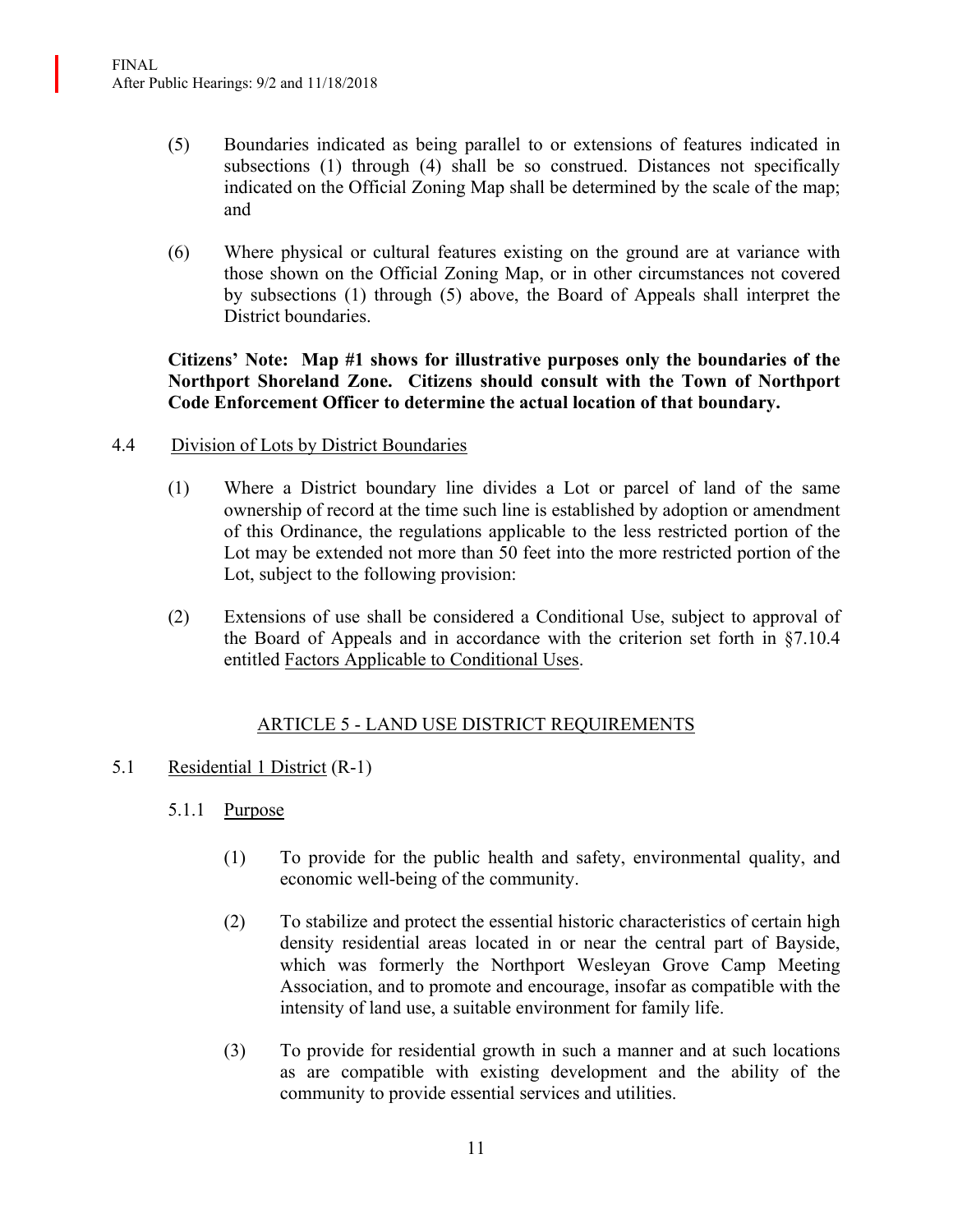- (4) To provide areas for public and semi-public uses compatible with and necessary to residential development.
- 5.1.2 Basic Requirements
	- (1) Permitted Uses and Conditional Uses shall conform to all dimensional requirements and other applicable requirements of this Ordinance. All necessary permits, as required by the Town of Northport, shall be issued according to the provisions of Article 7 of this Ordinance.
	- (2) Buildings erected, constructed, reconstructed, moved or structurally altered, whether for permitted or conditional uses, shall comply with the requirements of Article 5 of this Ordinance and the following requirements:
		- (a) The minimum size Lot without access to sanitary sewers shall be 20,000 square feet.
		- (b) On Lots with access to sanitary sewers, no Structure shall be less than 10 feet from a property line nor less than 15 feet from a Building on adjacent property.
		- (c) No Building shall exceed 35 feet in height, exclusive of chimneys or ventilators.
		- (d) The minimum Lot size with access to sanitary sewers shall be 10,000 square feet, with 75 feet of road Frontage.
		- (e) The total Lot coverage of all Structures shall not exceed 20% of the Lot including land area previously developed.

#### 5.1.3 Permitted Uses

The following uses are permitted in the Residential 1 District (R-1):

- (1) Single-family Dwelling, but excluding tents, Recreational Vehicles and Mobile Homes.
	- (a) Use of the Structure by seasonal, weekly, or monthly tenants as a single-family Dwelling is permitted.
- (2) Home Occupations, subject to the requirements of Article 6.
- (3) Accessory Uses and Structures on the same Lot and customarily incidental and subordinate to the permitted use, provided they are set back from the boundaries a distance no less than one time the Structure's height, but in any event, no less than the minimum setback for principal Structures
- (4) Gravel pit or earthmoving business operations related to filling, grading or other earth-moving activity operated in accordance with State laws, and involving the removal or fill of less than 10 cubic yards of material from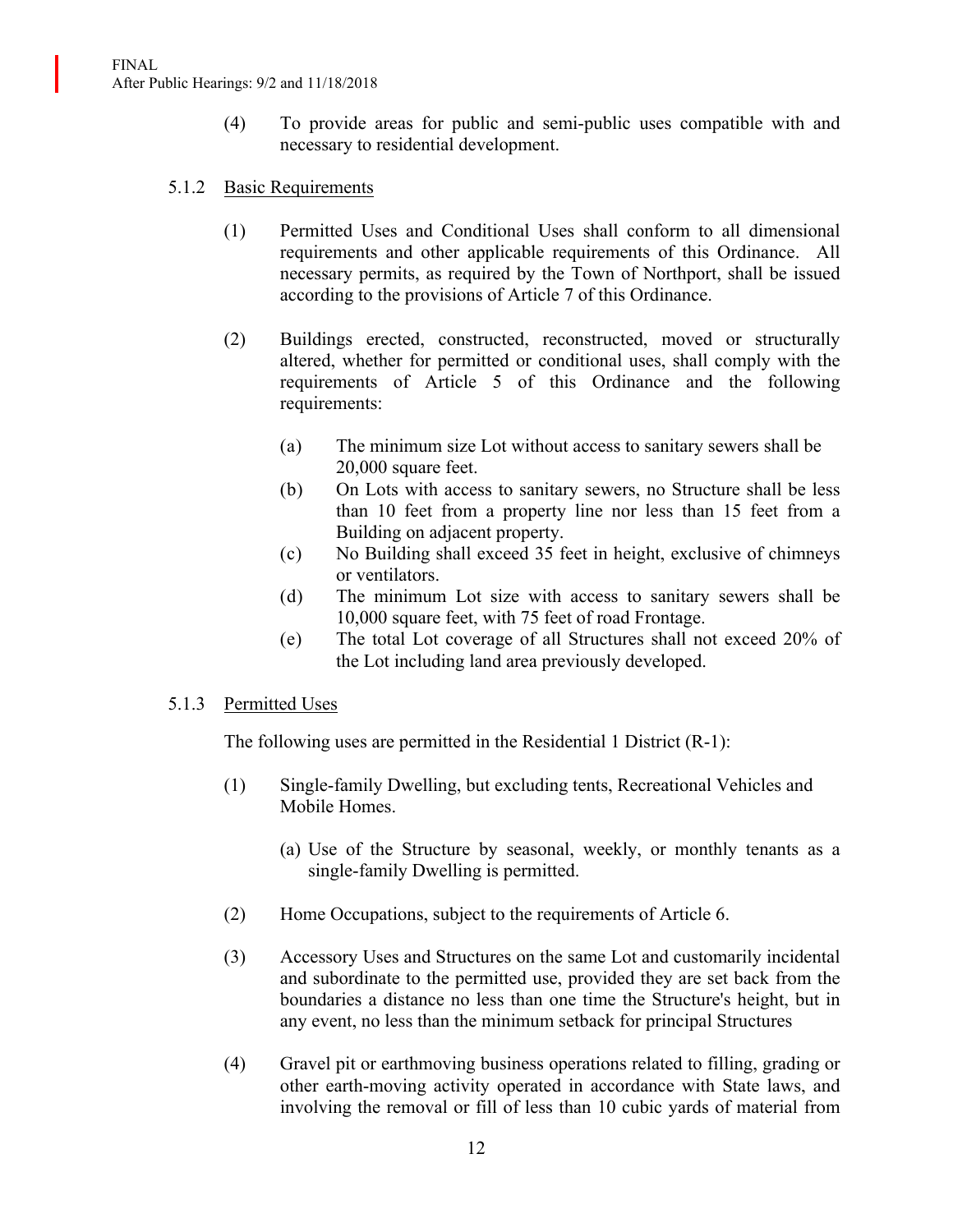or into any Lot in any one year, or the removal of filling or transfer of material incidental to construction, alteration or repair of a public way or essential service.

(5) Signs, subject to the requirements of Article 6.

## 5.1.4 Conditional Uses

- (1) Upon the authorization of a Conditional Use Permit issued by the Board of Appeals, limited use of a Recreational Vehicle may be permitted for a period not to exceed 10 days by a guest or family member, provided said motor home or travel trailer is parked entirely within the Lot lines of the Lot visited by the motor home or travel trailer and provided the occupants of said Recreational Vehicle have access to the sanitary facilities of the Lot so visited.
- (2) The following uses may be allowed only upon the issuance of a Conditional Use Permit, in accordance with the provisions of Article 7.
	- (a) Convenience-type retail stores having no more than 1,200 square feet of Gross Floor Area and employing no more than two fulltime employees, but excluding restaurants, auto service stations or repair garages.
	- (b) Accessory Uses and Structures.
	- (c) Utilities, including sewage collection and treatment facilities.
	- (d) An Accessory Building, such as a garage, on a nearby Lot of Record that is separated from the primary property by a public or private road or way.
	- (e) A swimming pool, provided the Lot is a minimum of 40,000 square feet. Specifications set out in the BOCA Basic Building Code - 1981, Section 627 - SWIMMING POOLS and American Public Health Association Regulations, Section D-21 FENCES AND ENCLOSURES, shall be met. For purposes of this Ordinance, minimum setbacks of 20 feet from rear or side property lines and 50 feet from the front property line shall apply to the fence surrounding the pool area.
	- (f) Bed and Breakfast.

## 5.1.5 Omitted Uses

Uses which are not specifically allowed as Permitted Uses or Conditional Uses are prohibited.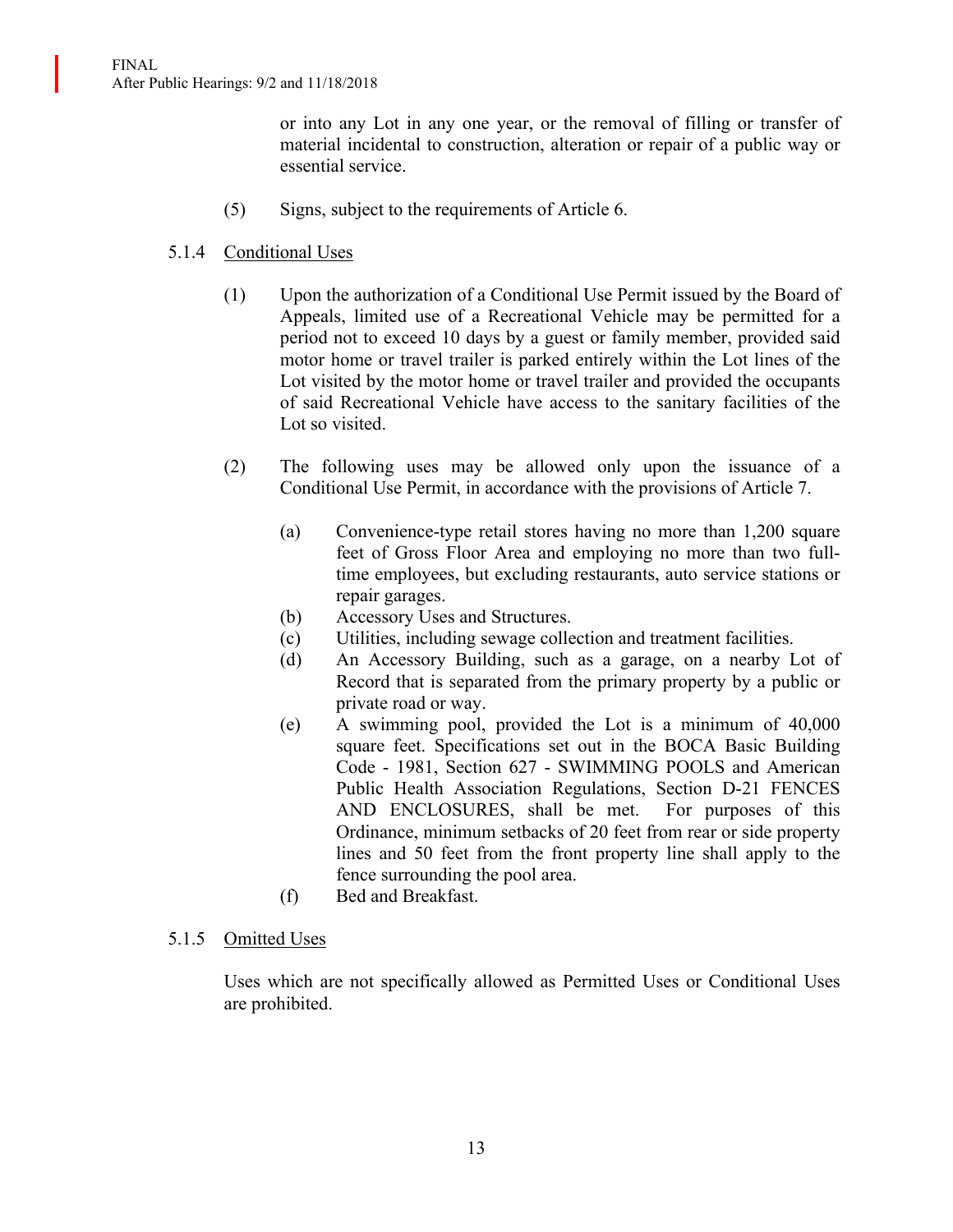## 5.2 Residential 2 District (R-2)

# 5.2.1 Purpose

- (1) To provide for the public health and safety, environmental quality, and economic well-being of the community.
- (2) To provide areas for medium density residential growth in such a manner and at such locations as are compatible with existing development and the ability of the community to provide essential services and utilities.
- (3) To provide areas for public and semi-public uses compatible with and necessary to residential development.

## 5.2.2 Basic Requirements

- (1) Permitted Uses and Conditional Uses shall conform to all dimensional requirements and other applicable requirements of this Ordinance. All necessary permits, as required by the Town of Northport, shall be issued according to Article 7 of this Ordinance.
- (2) Buildings erected, constructed, reconstructed, moved or structurally altered, whether permitted or conditional uses, shall comply with the requirements of Article 5 of this Ordinance and the following requirements:
	- (a) The minimum Lot size shall be 20,000 square feet.
	- (b) The minimum road Frontage shall be 100 feet.
	- (c) The minimum front setback shall be 50 feet, the side setback 10 feet and the rear setback 20 feet.
	- (d) The total Lot coverage of all Structures shall not exceed 20% of the Lot including land area previously developed.
	- (e) No Building shall exceed 35 feet in height, excluding chimneys and ventilators.

## 5.2.3 Permitted Uses

The following uses are permitted in the Residential 2 District (R-2):

- (1) Single-family Dwelling or Mobile Home, not including tent or Recreational Vehicle.
	- (a) Use of the Structure by seasonal, weekly, or monthly tenants using the premises as a single-family dwelling is permitted.
- (2) Home Occupations, subject to the requirements of Article 6.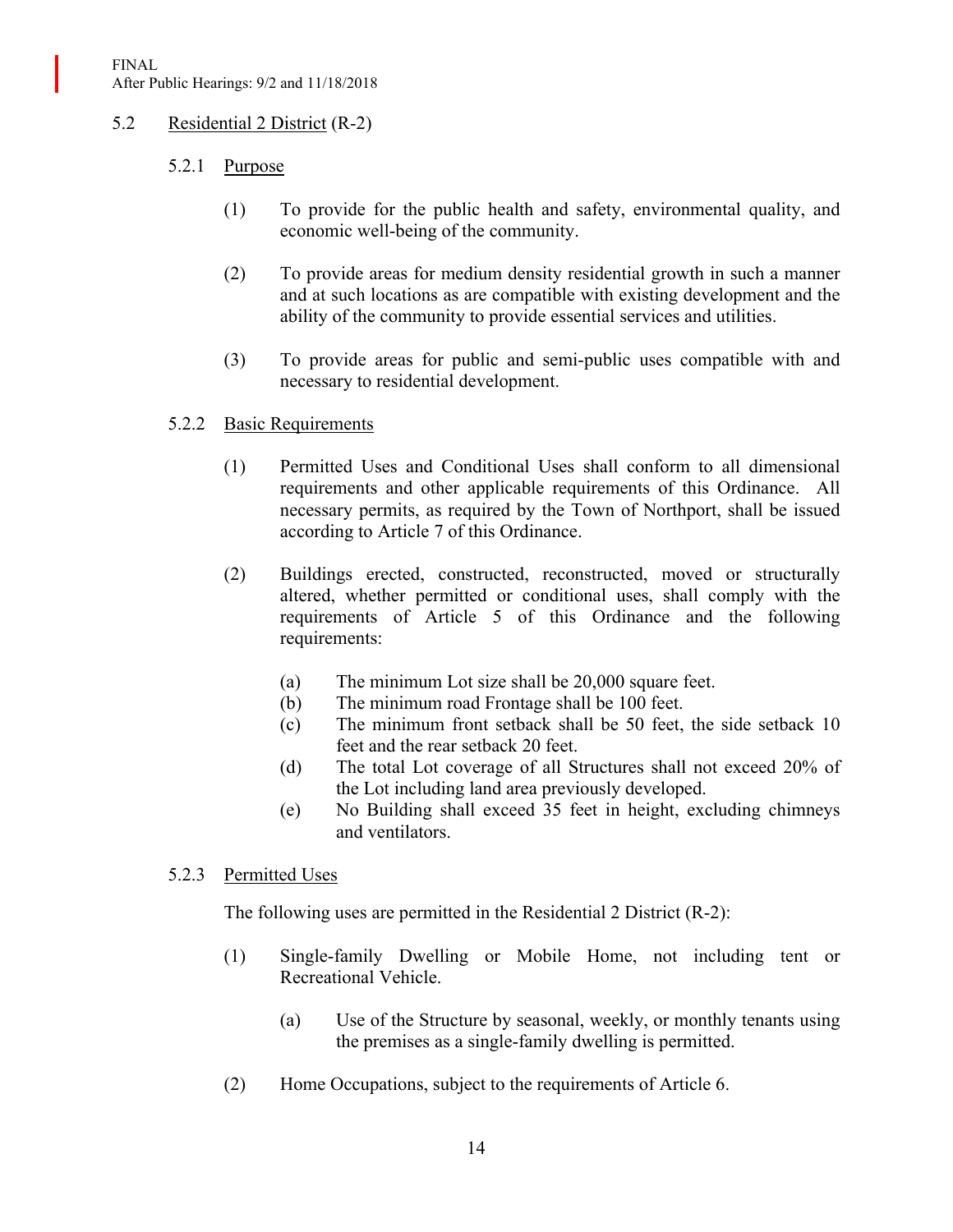- (3) Religious houses of worship and nursing homes.
- (4) Accessory Uses and Structures on the same Lot and customarily incidental to and subordinate to the permitted uses, provided they are set back from the boundaries a distance no less than one time the Structure's height, but in any event, no less than the minimum setback for principal Structures.
- (5) Gravel pit or earthmoving business operations related to filling, grading or other earth-moving activity operated in accordance with State Law, and involving the removal of fill of less than 10 cubic yards of material from or into any Lot in any one year, or the removal of filling or transfer of material incidental to construction, alteration or repair of a Building or in grading and landscaping incidental to construction, alteration or repair of a public way or essential service.
- (6) Signs, subject to the requirements of Article 6.
- 5.2.4 Conditional Uses
	- (1) Upon the authorization of a Permit issued by the Code Enforcement Officer, limited use of a Recreational Vehicle may be permitted for a period not to exceed 10 days by a guest or family member, provided said motor home or travel trailer is parked entirely within the Lot lines of the Lot visited by the motor home or travel trailer and provided the occupants of said Recreational Vehicle have access to the sanitary facilities of the Lot so visited.
	- (2) Timber Harvesting.
	- (3) Mobile Home Park.
	- (4) Commercial or industrial facilities having less than 2,500 square feet of Gross Floor Area and less than 40,000 square feet of Lot Area and employing no more than four full-time employees but excluding auto service stations or repair garages.
	- (5) Accessory Uses and Structures.
	- (6) Utilities, including sewage collection and treatment facilities.
	- (7) Inns and restaurants.
	- (8) An Accessory Building such as a garage, may be built on a Lot of Record that is separated from the primary property by a public or private road or way as long as each Lot is owned by the same person.
	- (9) Bed and Breakfast.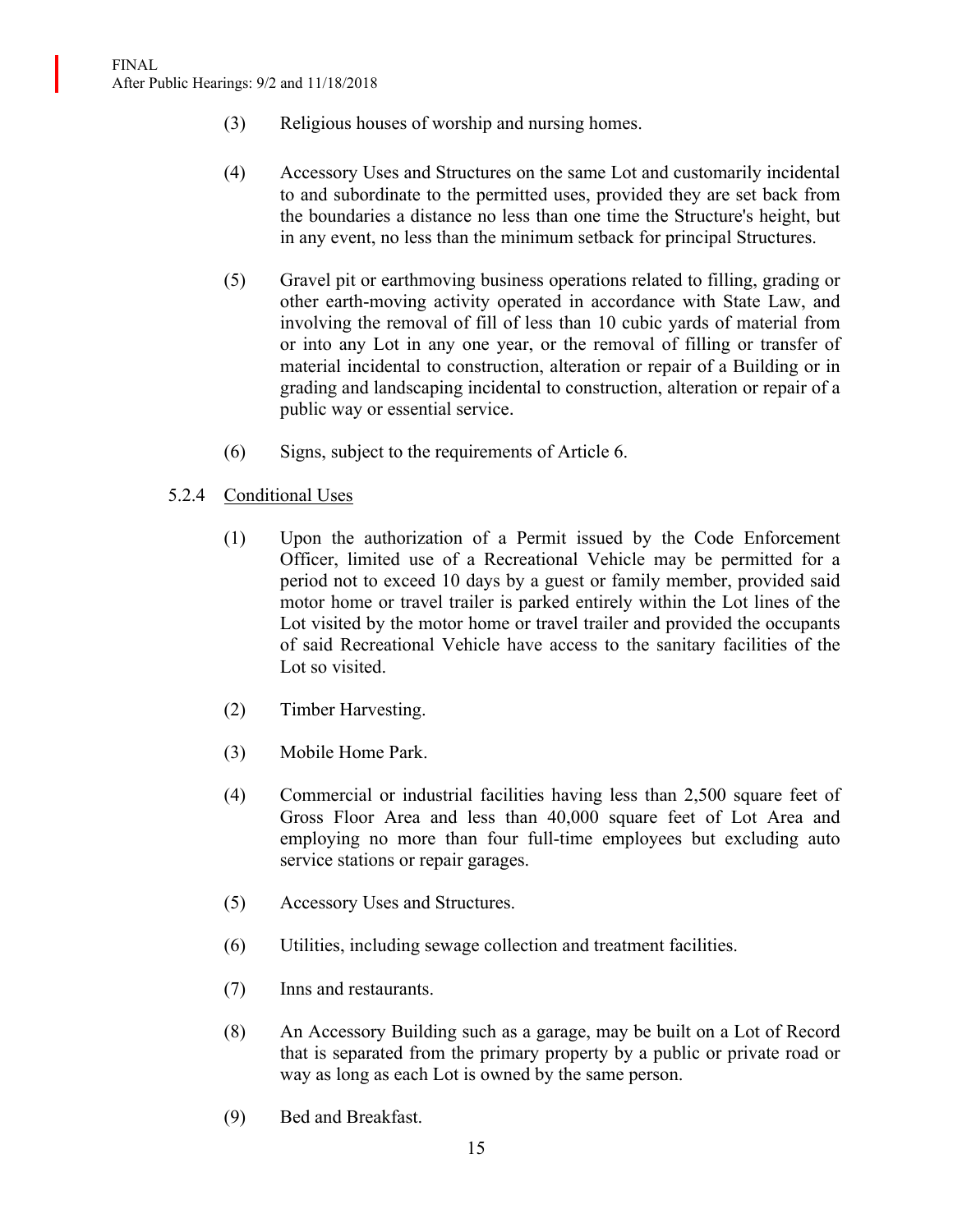(10) Swimming Pools NVC - SP-A minimum Lot size of 40,000 square feet is required for consideration of a Conditional Use Permit for construction of a swimming pool. Specifications set out in the BOCA Basic Building Code 1981, Section 627-SWIMMING POOLS-and FENCES AND ENCLOSURES shall be met. For the purpose of this Ordinance minimum setbacks of 20 feet from rear or side property lines and of 50 feet from front property line shall apply to the fence surrounding the pool area.

## 5.2.5 Omitted Uses

Uses which are not specifically allowed as Permitted Uses or Conditional Uses are prohibited.

## 5.3 General Purpose District (GP-1)

### 5.3.1 Purpose

To allow a maximum diversity of uses, while protecting the public health and safety, environmental quality and economic well-being of Bayside, by imposing minimum controls on those uses, which by virtue of their external effects (waste discharge, noise, glare, fumes, smoke, dust, odors, or auto or truck traffic) could otherwise create a nuisance or unsafe or unhealthy conditions.

#### 5.3.2 Basic Requirements

- (1) Permitted Uses and Conditional Uses shall conform to all dimensional requirements and other applicable requirements of this Ordinance. A Plumbing Permit, an Electrical Permit, and a Building or Use Permit shall be required for all Buildings, uses, and sanitary facilities, according to the provisions of Article 6 of this Ordinance.
- (2) Buildings erected, constructed, reconstructed, moved or structurally altered, whether or permitted or conditional uses, shall comply with the requirements of Article 5 of this Ordinance and the following requirements:
	- (a) The minimum Lot size shall be 20,000 square feet.
	- (b) The minimum road Frontage shall be 100 feet.
	- (c) The minimum front setback shall be 50 feet, the side setback 10 feet and the rear setback 20 feet.
	- (d) The maximum Lot coverage shall be 20%.
	- (e) No Building shall exceed 35 feet in height, excluding chimneys and ventilators.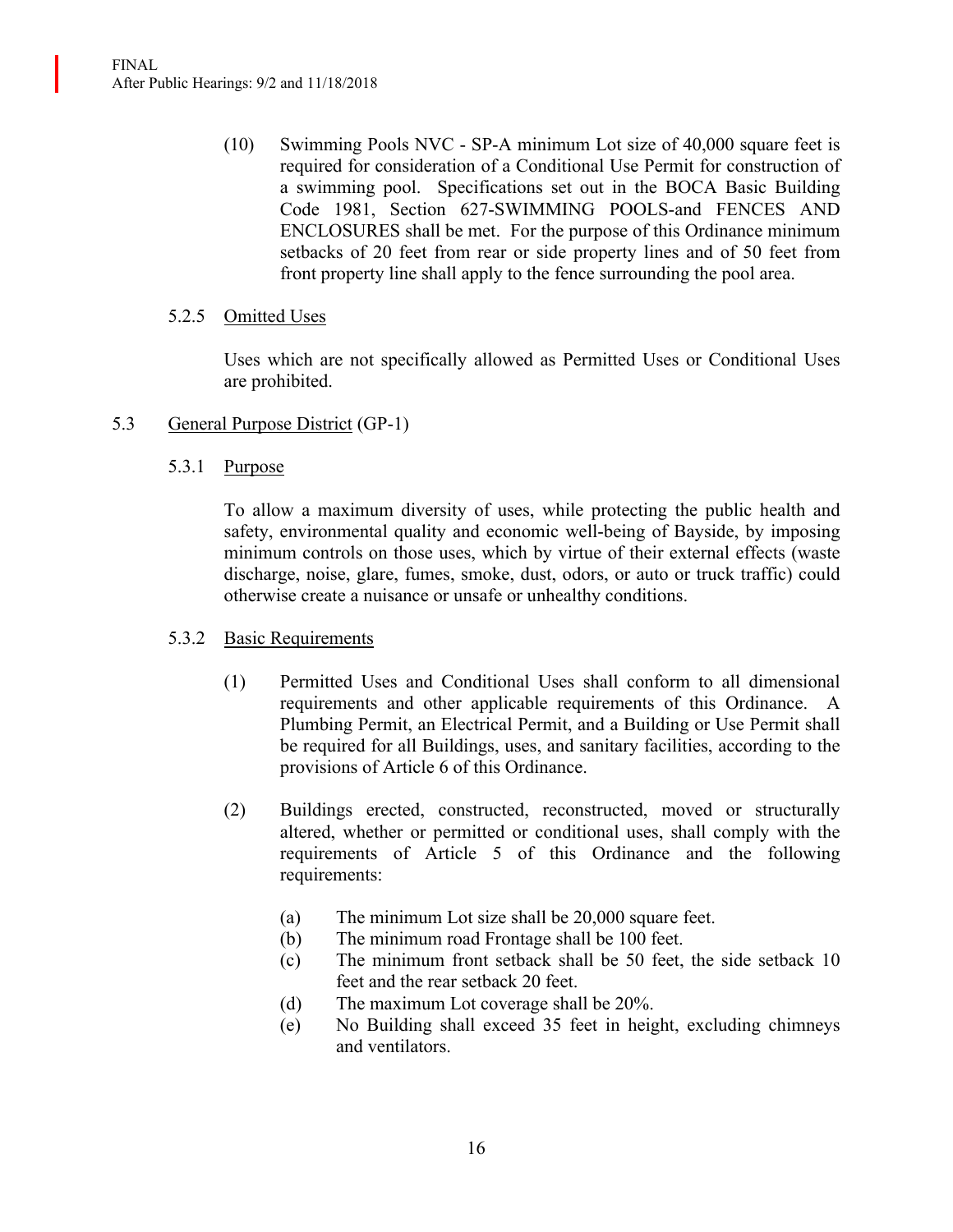### 5.3.3 Permitted Uses

The following uses are permitted in the General Purpose District (GP-1):

- (1) Open space use.
- (2) Agriculture and gardening.
- (3) Sale of produce and plants.
- (4) Timber harvesting.
- (5) Single-family Dwelling, including tent, Recreational Vehicle or Mobile Home.
	- (a) Use of the Structure by seasonal, weekly, or monthly tenants using the premises as a single-family Dwelling is permitted.
- (6) Home Occupations, subject to the requirements of Article 6.
- (7) Facilities having less than 2,500 square feet of Gross Floor Area and less than 40,000 square feet of Lot Area and employing more than six full-time employees, but excluding auto service stations or repair garages.
- (8) Gravel pit or earthmoving business operations related to filling, grading or other earth-moving activity operated in accordance with State Laws, and involving the removal or fill of less than 10 cubic yards of material from or onto any Lot in any one year, or the removal or fill of material incidental to construction, alteration or repair of a Building or in grading and landscaping incidental thereto, or the removal, filling or transfer of material incidental to construction, alteration or repair of a public way or essential service.
- (9) Signs, subject to the requirements of Article 6.

#### 5.3.4 Conditional Uses

The following uses may be allowed only upon authorization of a Conditional Use Permit by the Board of Appeals, in accordance with the provisions of Article 7.

- (1) Campgrounds.
- (2) Planned Unit Development.
- (3) Mobile Home Park.
- (4) Commercial and industrial facilities not meeting the criteria for Permitted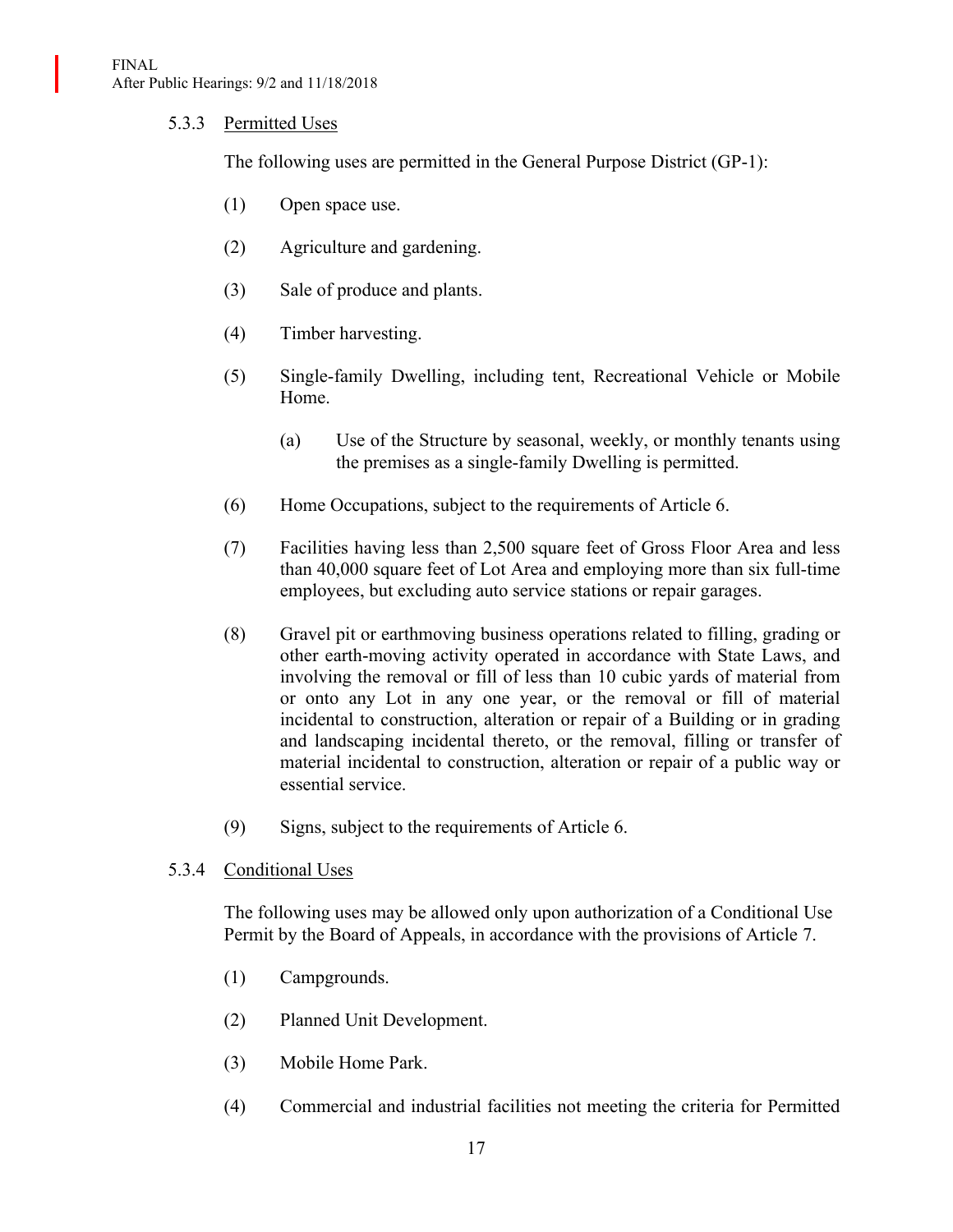Use.

- (5) Filling, grading, lagooning, dredging, or other earth-moving activity, including extractive uses such as gravel pits, quarries, mines and dredging operations.
- (6) Accessory Uses and Structures.
- (7) Utilities, including sewage collection and treatment facilities.
- (8) Inns and restaurants.
- (9) An Accessory Building, such as a garage, may be built on a nearby Lot of Record that is separated from the property by a public or private road or way.
- (10) Bed and Breakfast.

### 5.3.5 Omitted Uses

Uses which are not specifically allowed as Permitted Uses or Conditional Uses are prohibited.

#### 5.4 Bayside Historic District

5.4.1 Purpose

The portion of Bayside shown on Map #2, Bayside Historic District, has been designated a National Historic District. The Bayside Historic District is created to:

(1) Stabilize and protect the essential historic characteristics of this District and to promote and encourage preservation of the Structures in the District.

#### 5.4.2 Basic Requirements

- (1) Permitted Uses and Conditional Uses shall conform to all dimensional requirements and other applicable requirements of this Ordinance. A Plumbing Permit, an Electrical Permit, and a Building and/or Use Permit shall be required for all Buildings, uses, and sanitary facilities, according to the provisions of Article 6 of this Ordinance.
- (2) Buildings erected, constructed, reconstructed, moved or structurally altered, whether for permitted or conditional uses, shall comply with the requirements of Article 5 of this Ordinance and the following requirements: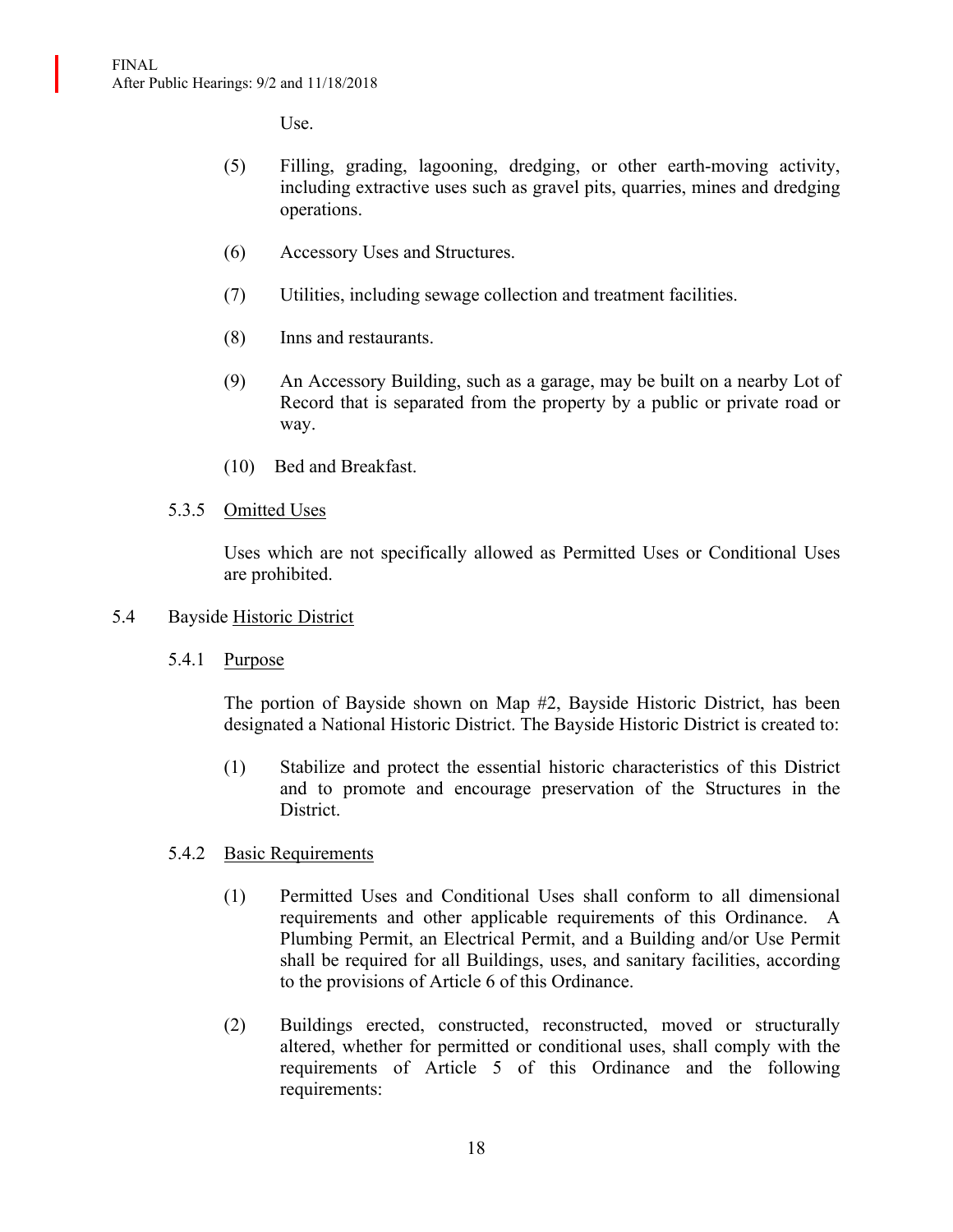- (a) The minimum size Lot without access to sanitary sewers shall be 20,000 square feet.
- (b) On Lots with access to sanitary sewers, no Structure shall be less than six feet from a property line nor less than eight feet from a Building on adjacent property.
- (c) No Building shall exceed 35 feet in height, exclusive of chimneys or ventilators.
- (d) The minimum Lot size with access to sanitary sewers shall be 2,500 square feet, with 50 feet of road Frontage.
- (e) The total area of Structures shall not exceed the following Lot Coverage percentages, including land area previously developed:
	- (i) Lots equal to or less than 2,500 square feet, 45%.
	- (ii) Lots equal to or less than 5,000 square feet, but more than 2,500 square feet, 35%, but in any event, can begin at 1,125 sq. ft. of Lot Coverage;
	- (iii) Lots greater than 5,000 square feet, 20%, but in any event, can begin at 1,750 sq. ft. of Lot Coverage.

## 5.4.3 Permitted Uses

The following uses are permitted in the Bayside Historic District.

- (1) Single-family Dwelling, not including single tent, Recreational Vehicle or Mobile Home.
	- (a) Use of the Structure by seasonal, weekly, or monthly tenants using the premises as a single-family Dwelling is permitted.
- (2) Home Occupations, subject to the requirements of Article 6.
- (3) Accessory Uses and Structures on the same Lot and customarily incidental and subordinate to the permitted use, provided they are set back from the boundaries a distance not less than one time the Structure's height, but in any event, not less than the minimum setback for principal Structures.
- (4) Signs, subject to the requirements of Article 5.
- 5.4.4 Conditional Uses
	- (1) Upon the authorization of a Permit issued by the Code Enforcement Officer, limited use of a Recreational Vehicle may be permitted for a period not to exceed 10 days by a guest or family member, provided said motor home or travel trailer is parked entirely within the Lot lines of the Lot visited by the motor home or travel trailer and provided the occupants of said Recreational Vehicle have access to the sanitary facilities of the Lot so visited.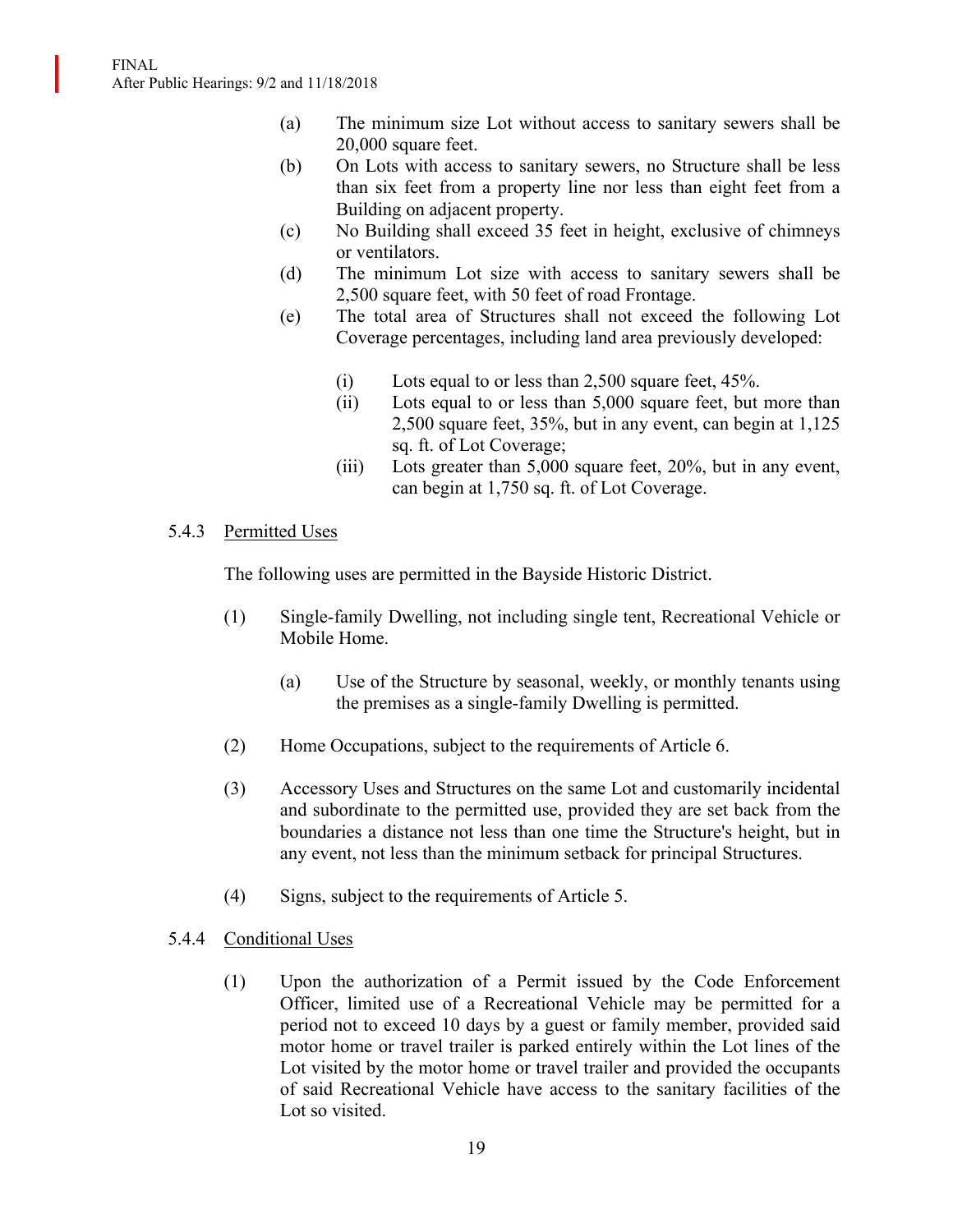- (2) The following uses may be allowed only upon the authorization of a Conditional Use Permit by the Board of Appeals, in accordance with the provisions of Article 7.
	- (a) Utilities, including sewage collection and treatment facilities.
	- (b) An Accessory Building, such as a garage, may be built on a nearby Lot of Record that is separated from the primary property by a public or private road or way.
	- (c) Swimming Pools NVC-SP. A minimum Lot size of 40,000 square feet is required for consideration of a Conditional Use Permit for construction of a swimming pool. Specifications set out in the BOCA Basic Building Code - 1981, Section 627 - SWIMMING POOLS and American Public Health Association Regulations, Section D-21 FENCES AND ENCLOSURES -, shall be met. For purposes of this Ordinance minimum setbacks of 20 feet from rear or side property lines and of 50 feet from front property line shall apply to the fence surrounding the pool area.
	- (d) Bed and Breakfast.
- (3) The restoration of historic Buildings, "society cottages," in the Bayside Historic District to their original size, height, footprint, and other exterior characteristics shall be permitted after review by the Board of Appeals, provided that the applicant can provide accurate evidence of the original size, height, and details. Such application shall only be permitted if, in the opinion of the Board of Appeals, the applicant is attempting a historic replication. The Board of Appeals may attach special conditions as appropriate to ensure the same. Such restoration shall not be deemed to be a permission to resume the historic use. In order to resume the historic use, the conditions and requirement of a Home Occupation or commercial use must be met.

## 5.4.5 Omitted Uses

Uses which are not specifically allowed as Permitted Uses or Conditional Uses are prohibited.

## ARTICLE 6 - PERFORMANCE STANDARDS

#### 6.1 Accessory Buildings

No garage or other Accessory Building shall be located in a front yard. When located to the rear or side of the main Building, the Accessory Building shall be set back a distance not less than one time the Accessory Building's height, but in any event, not less than the minimum setback for principal Structures.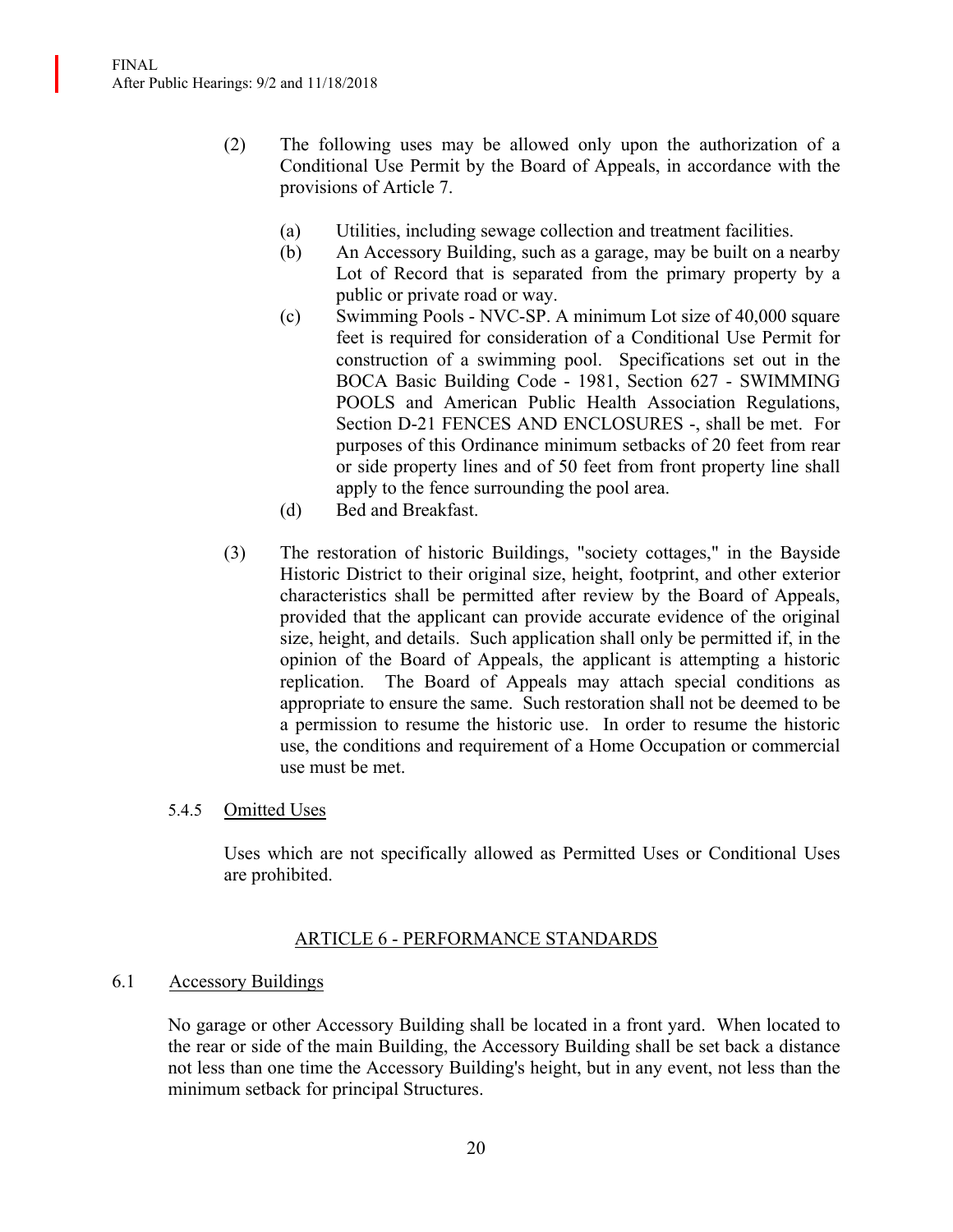### 6.2 Agriculture

- (1) All spreading or disposal of manure shall be accomplished in conformance with the Maine Standards of Manure and Manure Sludge Disposal on Land, published by the University of Maine and Maine Soil Conservation Commission.
- (2) Agricultural practices shall be conducted to minimize soil erosion, sedimentation, contamination, and nutrient enrichment of ground and surface waters.
- (3) Agricultural practices not in conformance with these standards may be allowed by Conditional Use Permit.

### 6.3 Campgrounds

Campgrounds shall conform to the minimum requirements imposed under State licensing procedures and:

- (1) Recreational vehicle, tent or shelter areas containing approved water carried sewage facilities shall meet the following requirements:
	- (a) Each camp site shall contain a minimum of 2,500 square feet, excluding roads and driveways.
	- (b) A minimum of 200 square feet of off-street parking shall be provided for each camp site.
	- (c) Each camp site shall be provided with a picnic table, fireplace and trash receptacle.
- (2) The area intended for the placement of the Recreational Vehicle, tent or shelter and utility service Buildings, shall be set back a minimum of 100 feet from the exterior Lot lines of the camping area.
- (3) All Campgrounds shall be screened by a continuous landscaped area containing evergreen shrubs, trees, fences, walls or any combination which forms an effective visual barrier not less than six feet high shall be located on all exterior Lot lines of the park, except where driveways shall be kept open to provide visibility for vehicles entering or leaving the Campground.

#### 6.4 Elevation of Buildings Above Flood Level

All Buildings shall have their lowest floor and their heating, electrical, septic tank, filter field and other vital utility facilities constructed at an elevation not less than two feet above the level of the Regional Flood. In addition, the ground level surrounding Buildings shall be raised to an elevation not less than one foot above the Regional Flood. Such fill shall extend for a minimum horizontal distance of 15 feet from the outer surface of the Building walls. Maximum depth of fill shall not exceed three feet.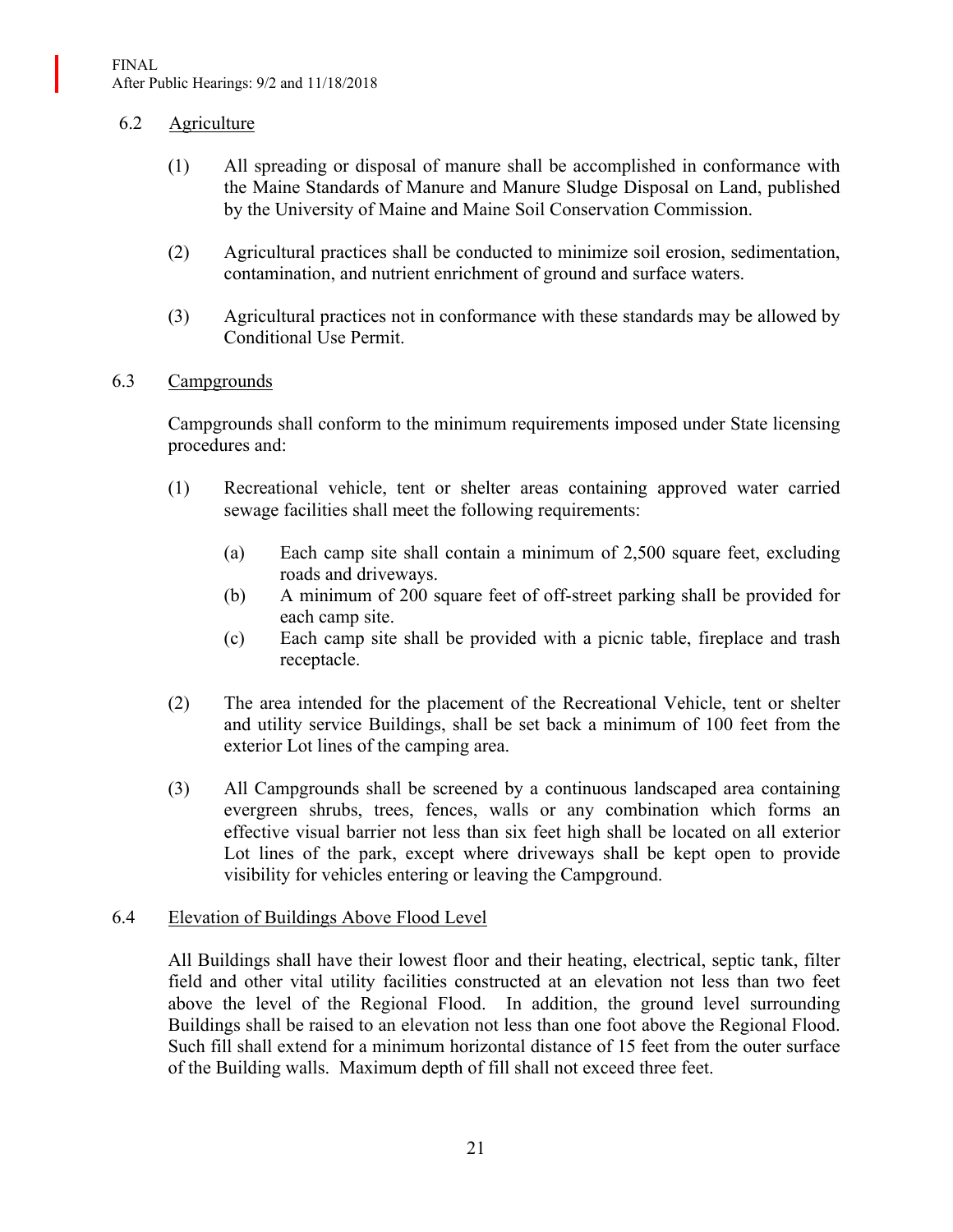### 6.5 Filling, Grading, Lagooning, Dredging, or Other Earth-Moving Activity

### 6.5.1 General

Filling, grading, lagooning, dredging, and other earth-moving business activity which would result in erosion, sedimentation, or impairment of water quality or fish and aquatic life is prohibited.

### 6.5.2 Earth Moving Requiring a Conditional Use Permit

Application for a Conditional Use Permit from the Board of Appeals for excavation, processing and storage of soil, loam, sand, gravel, rock and other natural deposits shall be made in accordance to the provisions of Article 7 of this Ordinance and the following requirements:

- (1) The application shall be accompanied by a plan prepared by a Registered Land Surveyor or Registered Professional Engineer.
- (2) The applicant shall submit written approval from the Department of Marine Resources and Fisheries or Inland Fisheries and Game, as applicable, prior to consideration by the Board of Appeals.
- (3) The applicant shall submit written approval from the appropriate Soil and Water Conservation District prior to consideration by the Board of Appeals.

#### 6.5.3 Surety and Terms of Permits

No permit shall be issued without a bond or other security to insure compliance with such conditions as the Board of Appeals may impose. No permit shall be issued for a period to exceed three years, although such permit may be renewed for additional periods in the same manner.

#### 6.5.4 Existing Operations

Any operation involving the excavation, processing or storage of soil, earth, loan, sand, gravel, rock or other mineral deposits in lawful operation at the time of this Ordinance becomes effective may operate for a period of three years from the effective date. Discontinuance of any existing operation for a period of more than one year shall require application for a new permit. Continuation of any existing operation for more than three years shall require a permit from the Board of Appeals.

#### 6.6 Home Occupations

- (1) Home Occupations shall be carried on wholly within the principal Building.
- (2) No more than two persons outside the family shall be employed on location in the home Occupation.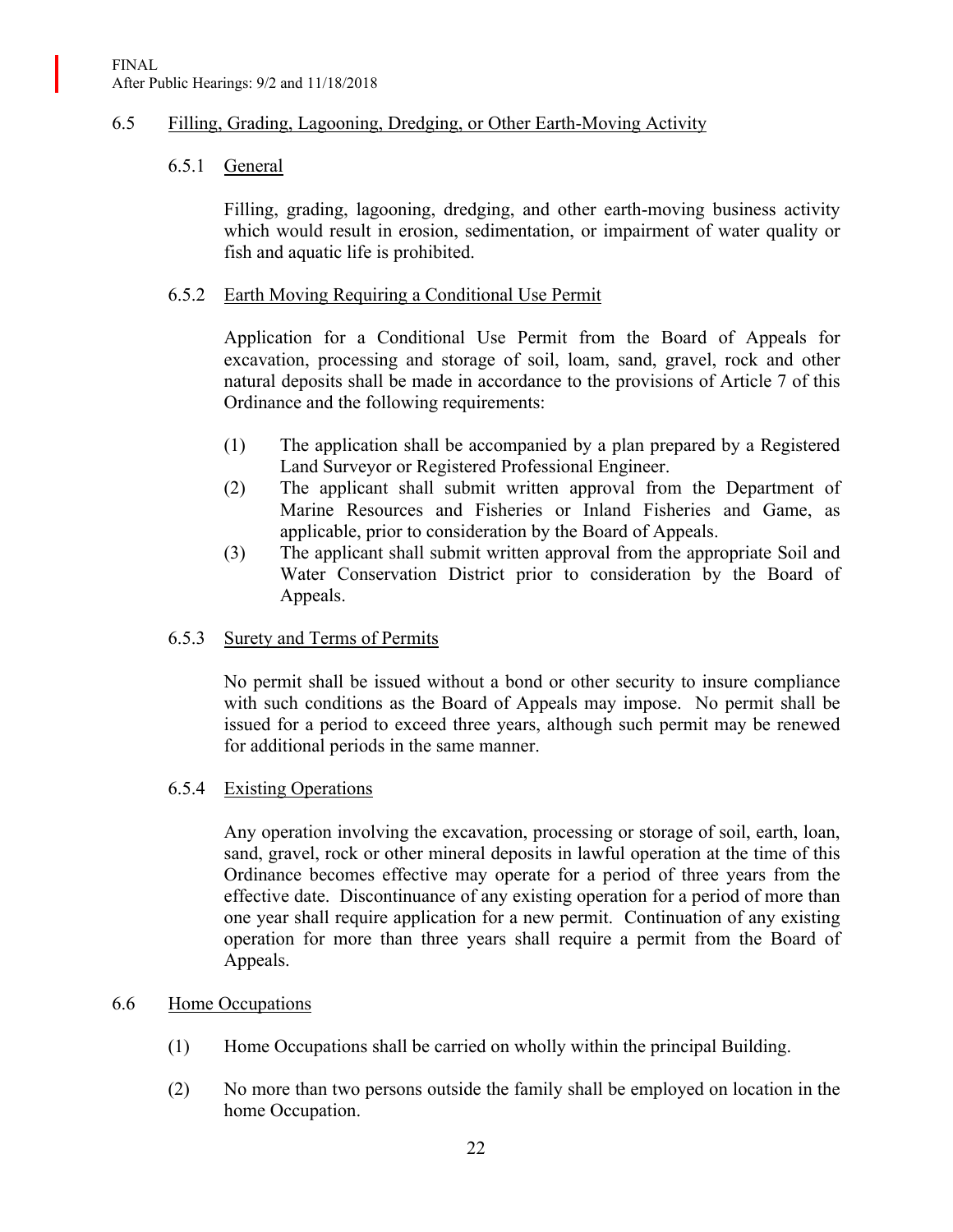- (3) There shall be no exterior display, no exterior Sign (except as permitted by the provisions of this Ordinance), no exterior storage of materials, lobster gear or equipment of any kind and no other exterior indication of the Home Occupation or variation from the residential character of the principal Building.
- (4) No nuisance, waste discharge, offensive noise, vibration, smoke, dust, odors, heat, glare, or radiation shall be generated.
- (5) The Home Occupation shall not use more than 20% of the Gross Floor Area of the residential Structure.
- (6) Adequate parking on the premises shall be available for the employees, customers, clients, or vendors of the business.

## 6.7 Mobile Home Parks

Mobile Home Parks shall meet State requirements for mobile home parks and all of the following;

- (1) Mobile Home Parks shall meet all requirements for a residential subdivision, and shall conform to all applicable State Laws and local ordinances.
- (2) Lots in a Mobile Home Park shall meet all of the dimensional and area requirements for single-family Dwellings for the District in which the park is situated.
- (3) No Mobile Home shall be placed within 35 feet of any other Mobile Home.
- (4) All Mobile Homes shall be connected to a water supply and a sanitary sewer system, in accordance with sanitary provisions of this Ordinance.
- (5) No permanent additions other than factory-built units of similar construction to the original unit shall be permitted without approval of the Board of Appeals.
- (6) A continuous landscaped area containing evergreen shrubs, trees, fences, walls or a combination which forms an effective visual barrier of not less than six feet in height shall be located on all exterior Lot lines of the park, except where driveways shall be kept open to provide visibility for vehicles entering or leaving the park.

## 6.8 Planned Unit Development

#### 6.8.1 Purpose

The purpose of these provisions is to allow for new concepts of housing development where maximum variations of design may be allowed, provided that the net residential density shall be no greater than is permitted in the District in which the development is proposed.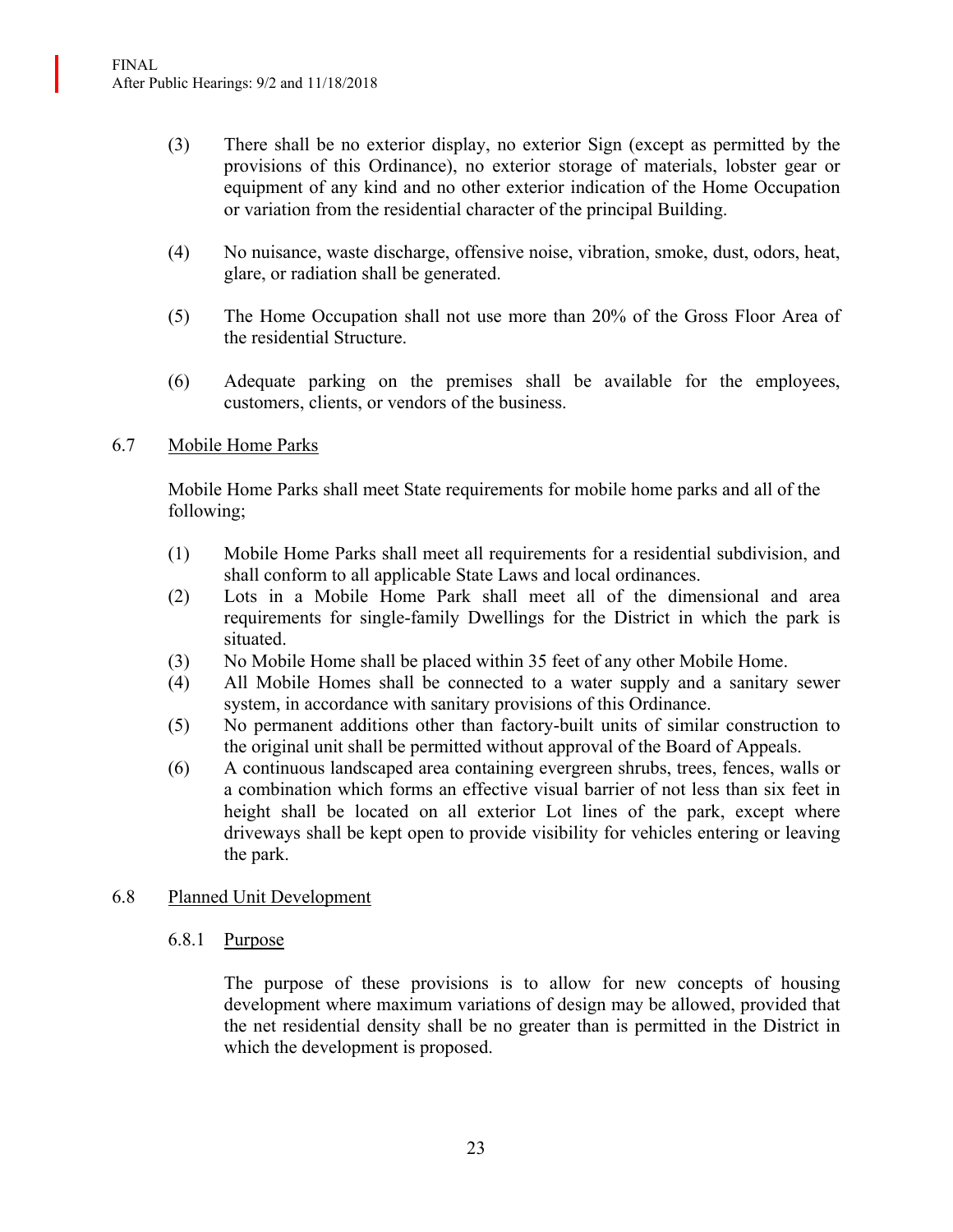### 6.8.2 Basic Requirements

Planned Unit Development shall meet all of the following:

- (1) All requirements for a residential subdivision shall be met.
- (2) Ten acres shall be the minimum area in the development.
- (3) Any Lot abutting a public road shall have a Frontage and area no less than normally required in the District. On other than public roads, Lot Area may be reduced to not less than 10,000 square feet and road Frontage to a minimum of 75 feet. The Frontage on Lots abutting a circular turnaround may be reduced to 50 feet, provided that the minimum Lot width at the face of the Building shall be 75 feet.
- (4) The total area of common land within the development shall equal or exceed the sum of the areas by which building Lots are reduced below the minimum Lot Area normally required in the District.
- (5) Every building Lot that is reduced in area below the amount normally required shall abut such common land for a distance of at least 50 feet.
- (6) All common land for recreational or conservation purposes only shall be owned jointly or in common by the owners of the building Lots, by a trust or association which has as its principal purpose the conservation or preservation of land in essentially its natural condition, or by the Northport Village Corporation.
- (7) Further subdivision of common land or its use for other than noncommercial recreation or conservation, except for easements for underground utilities, shall be prohibited. Structures and Buildings accessory to non-commercial recreational or conservation uses may be erected on common land.
- (8) All Dwellings in a Planned Unit Development shall be connected to a common water supply and sanitary sewer system, in accordance with sanitary provisions of this Ordinance.
- (9) Buildings shall be oriented with respect to scenic vistas, natural landscape features, topography, and natural drainage areas, in accordance with an overall plan for site development.

## 6.9 Sanitary Provisions

6.9.1 No building permit shall be issued until the requirements for connecting or modifying existing utility connections are satisfied.

**Citizens' Note: To add fixtures or to link to the Northport Village Corporation Water or Wastewater Systems, the Utility Department of the Northport Village Corporation should be consulted for terms and conditions, fees, and connection costs associated with that application.**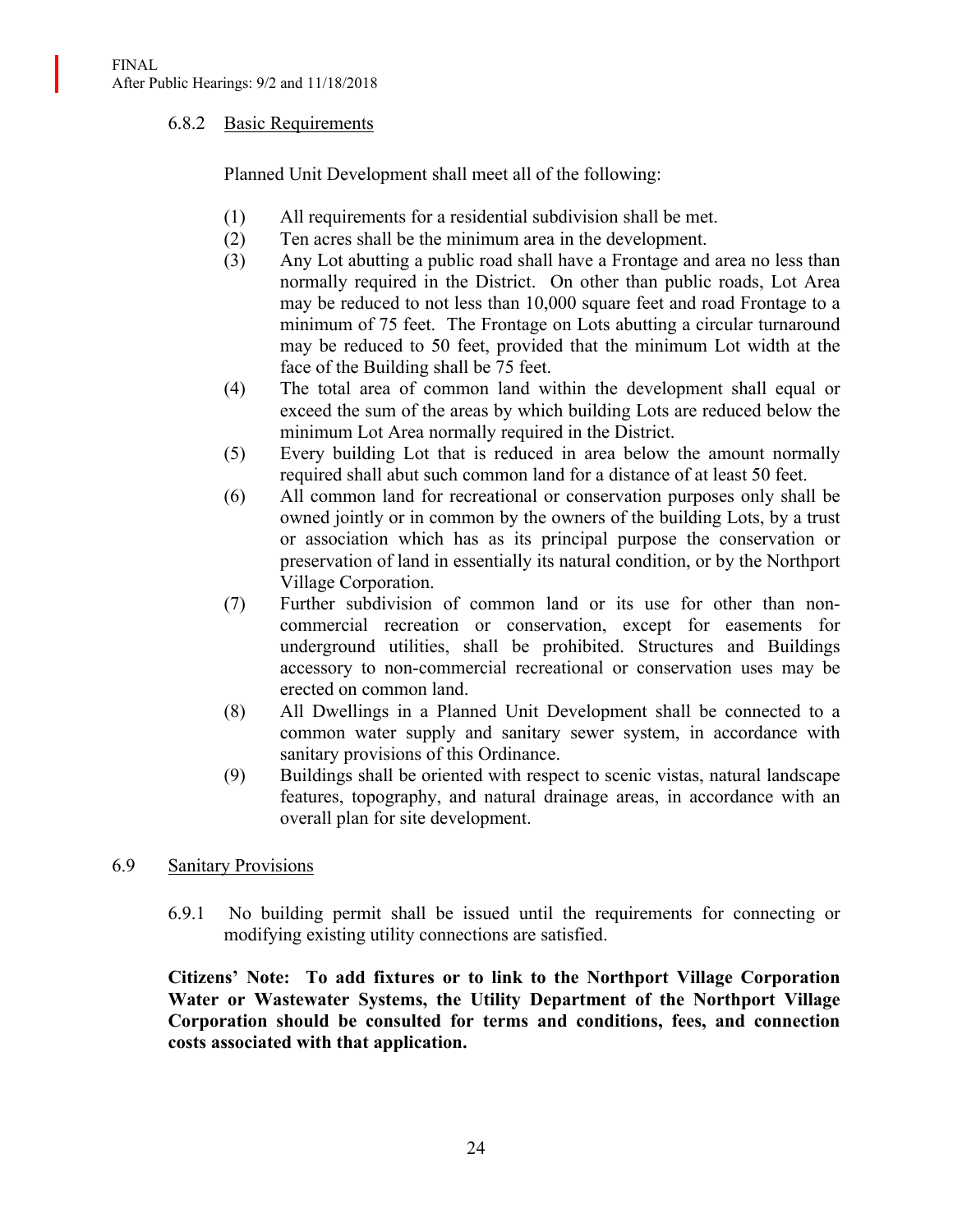### 6.9.2 Purpose

To promote health, safety, and general welfare, and to protect ground and surface waters and public and private water supplies from contamination or nutrient enrichment, the following provisions shall be applicable to the installation of sanitary waste disposal facilities in all Districts.

### 6.9.3 Connection to Public Facilities

All plumbing shall be connected to public collection and treatment facilities when such facilities are available.

#### 6.9.4 Subsurface Sewage Disposal

Any subsurface sewage disposal system shall be in compliance with all requirements of the State Plumbing Code.

#### 6.9.5 Other Systems

Other systems of sanitary waste disposal shall be subject to review and approval of the Maine Department of Environmental Protection and/or the Maine Department of Health and Welfare.

#### 6.10 Signs and Billboards

## 6.10.1 General

Billboards are prohibited in all districts in the Northport Village Corporation. The following provisions shall apply to Signs in all Districts.

## 6.10.2 Exceptions

Bayside maintains signboards within Bayside upon which the Northport Village Corporation and its citizens and residents may reasonably post notices.

#### 6.10.3 Size, Location and Illumination

No Sign shall be erected adjacent to any public way in such a manner as to obstruct clear and free vision or to interfere with any authorized traffic sign, signal, or device or otherwise constitute a hazard to pedestrian or vehicular traffic. Flashing, moving, or animated signs are prohibited. No Sign shall be located within three feet of a street line or other Lot line and shall not exceed 20 feet in height.

- (1) Name Signs shall be permitted, provided such Signs shall not exceed two square feet in area and shall not exceed two Signs per dwelling.
- (2) Residential users may display a single Sign, not over three feet in area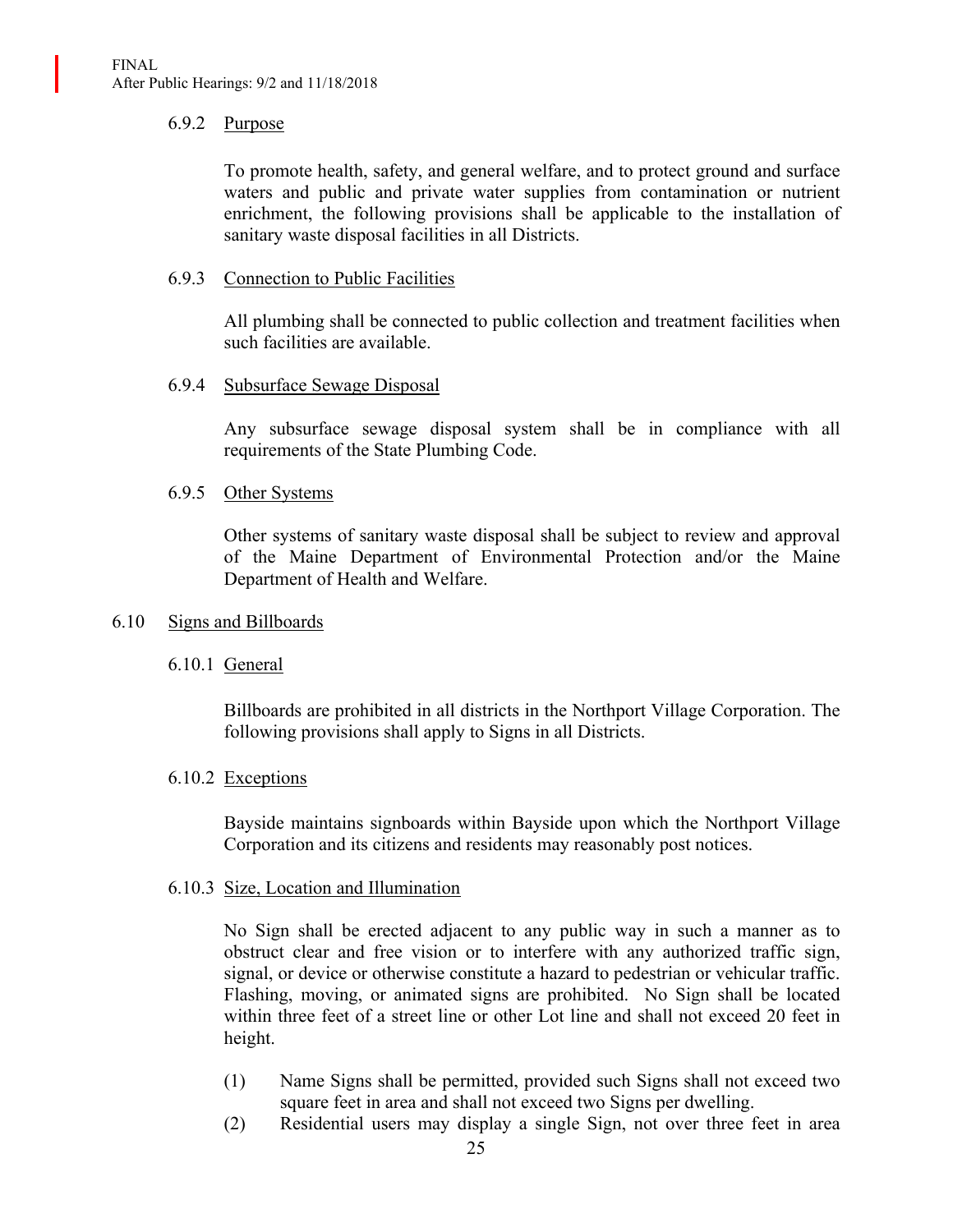#### FINAL After Public Hearings: 9/2 and 11/18/2018

- relating to yard sales or to the sale, rental or lease of the premises.
- (3) Signs relating to trespassing and hunting shall be permitted.

# 6.11 Timber Harvesting

The following standards shall govern timber harvesting.

## 6.11.1 Harvesting Operations

- (1) Harvesting operations shall be conducted in such a manner that a well distributed stand of trees is retained.
- (2) Harvesting activities shall not create single openings greater than 7,500 square feet in the forest canopy.
- (3) In any stand, harvesting shall remove not more than 40% of the volume of trees six inches in diameter, or larger, measured four and one-half feet above the ground level in any 10 year period. Removal of trees less than six inches in diameter, measured as above, is permitted in conformance with all other provisions of this section.
- (4) Harvesting operations shall be conducted in such a manner and at such a time that minimal soil disturbance results. Adequate provision shall be made to prevent soil erosion and sedimentation of surface waters.

# 6.11.2 Slash

No significant accumulation of slash shall be left within 50 feet of the normal high water elevation of water bodies. At distances greater than 50 feet, all slash shall be disposed of in such a manner that it lies on the ground and no part thereof extends more than four feet above the ground.

## 6.11.3 Roads

No roads requiring earthmoving, cut or fill shall be constructed.

## 6.12 Vegetative Cutting

In all Districts, clearing of trees and conversion to other vegetation is allowed for approved construction and landscaping. Clearing for agriculture shall conform to the standards for agriculture of this Ordinance. Where natural vegetation is removed, it shall be replaced with other vegetation that is equally effective in retarding erosion and preserving natural beauty.

## 6.13 Water Quality Protection

No activity shall locate, store, discharge, or permit the discharge of any treated, untreated, or inadequately treated liquid, gaseous, or solid materials of such nature, quantity, obnoxiousness, toxicity or temperature that run off, seep, percolate, or wash into surface or ground waters so to contaminate, pollute, or harm such waters or cause nuisances, such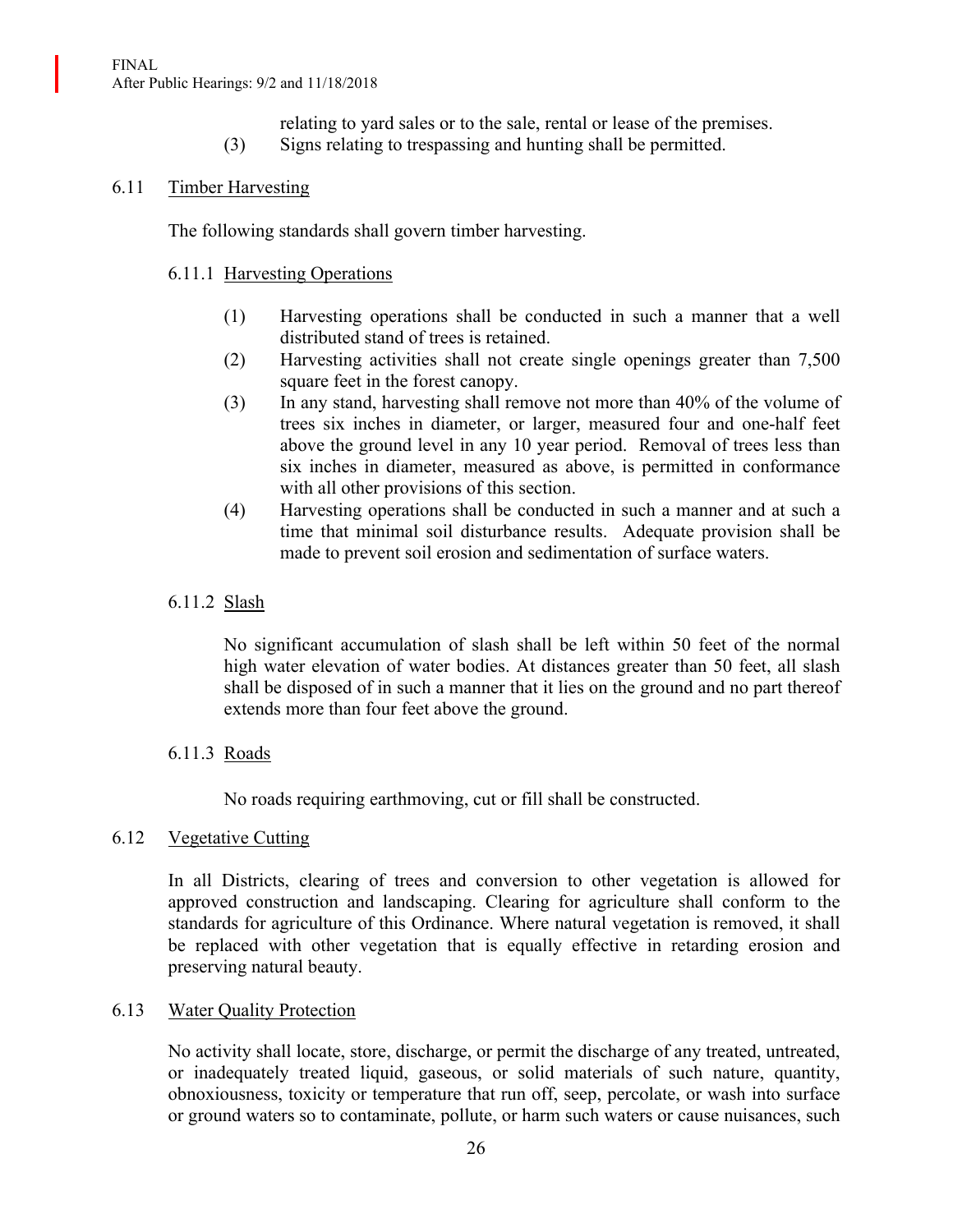as objectionable shore deposits, floating or submerged debris, oil or scum, color, odor, taste, or unsightliness or be harmful to human, animal, plant or aquatic life.

### 6.14 Bed and Breakfast

A Bed and Breakfast may be approved by the Board of Appeals provided that the applicant demonstrates by a preponderance of the evidence that the following criteria have been or will be met, to wit:

- (1) The applicant must clearly demonstrate that an adequate water supply has been established that will provide sufficient water for the cooking, bathing, cleaning and other reasonably anticipated water requirements of the Bed and Breakfast facility as proposed, as well as the established Dwelling.
- (2) The applicant must clearly demonstrate that a subsurface wastewater disposal system can be installed in full compliance with the State of Maine Wastewater disposal rules, as from time to time amended. Such system shall be installed and approved in conformance with said rules prior to undertaking a Bed and Breakfast use of the premises.
- (3) On-premises, off street parking shall be provided as follows:
	- (a) Two spaces for the owner/owners of the Bed and Breakfast establishment.
	- (b) One space for each room offered or to be offered for a fee.
	- (c) A parking space shall be 20 feet by 9 feet.
- (4) The applicant shall also clearly demonstrate that the criteria set forth in Section 6.10 can be met in the establishment and operation of a Bed and Breakfast use as applied for. Conditions may be attached as set forth in Section 6.10(5).

# ARTICLE 7 - ADMINISTRATION

7.1 Enforcement

The provisions of this Ordinance shall be administered and enforced by a Code Enforcement Officer.

- 7.2 Application for Building Permit
	- (1) It shall be unlawful to start any work for the purpose of construction, alteration or removal of any Building unless a building permit has been issued in conformance with this Ordinance.
	- (2) Within 15 business days of the filing of an application for a building permit for the construction, alteration, or removal of any Building, the Code Enforcement Officer shall approve or deny all such applications.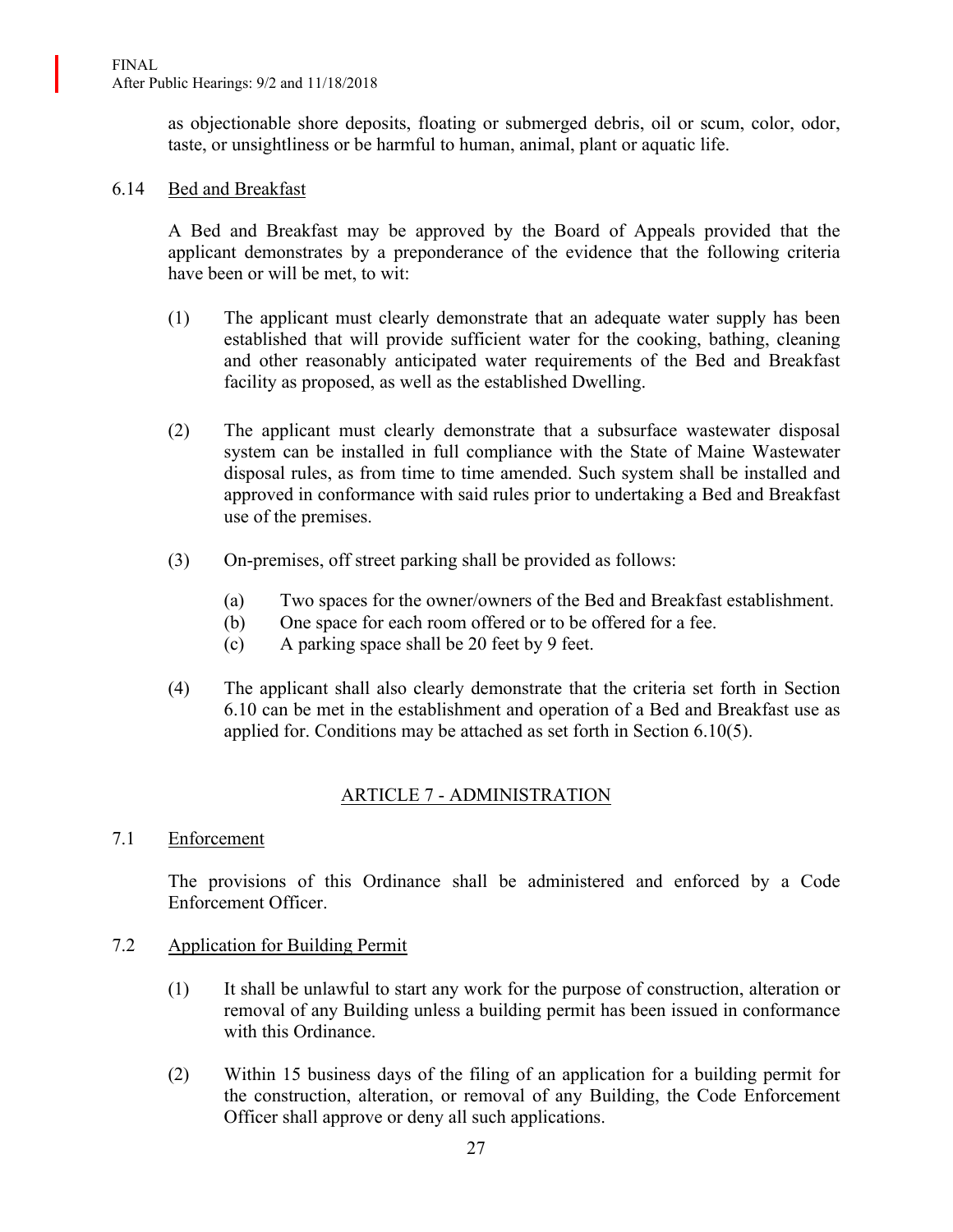- (3) All applications for Building Permits shall be submitted in writing, in duplicate, and signed by the Lot owner of record to the Code Enforcement Officer and shall include a site plan, accurately drawn to a suitable scale, showing:
	- (a) The size, shape and location of the Lot to be built upon.
	- (b) The size, shape, height and location of the Building to be erected, altered, or removed on the Lot, together with any other Buildings on the Lot.
	- (c) Setback lines of any Buildings on adjoining Lots.
	- (d) The Lot coverage calculation.
	- (e) Any other information needed by the Code Enforcement Officer or Board of Appeals to determine whether or not the provisions of this Ordinance are being observed.
- (4) One copy of the application and plans shall be returned to the Applicant by the Code Enforcement Officer marked approved or disapproved. The second copy of the application and plans shall be retained by the Code Enforcement Officer and shall be kept on file as a permanent public record.
- (5) If no significant progress of construction has been made within one year, beginning with the date the permit was issued, the permit shall expire.
- 7.3 Permits Required

No Building Permit shall be issued for any Structure involving the construction, installation or alteration of sanitary plumbing facilities unless any and all subsidiary permits such as Plumbing Permit, Electrical Permits, and Public Utility connection authorizations have been secured.

7.4 Fee

No Building Permit shall be issued without payment of a fee as set by the Town of Northport.

- 7.5 Enforcement
	- (1) It shall be the duty of the Code Enforcement Officer to enforce the provisions of this Ordinance.
	- (2) If the Code Enforcement Officer shall find that any provisions of this Ordinance is being violated, shall notify, in writing, the person responsible for such violation, indicating the nature of the violation and ordering the action necessary to correct it.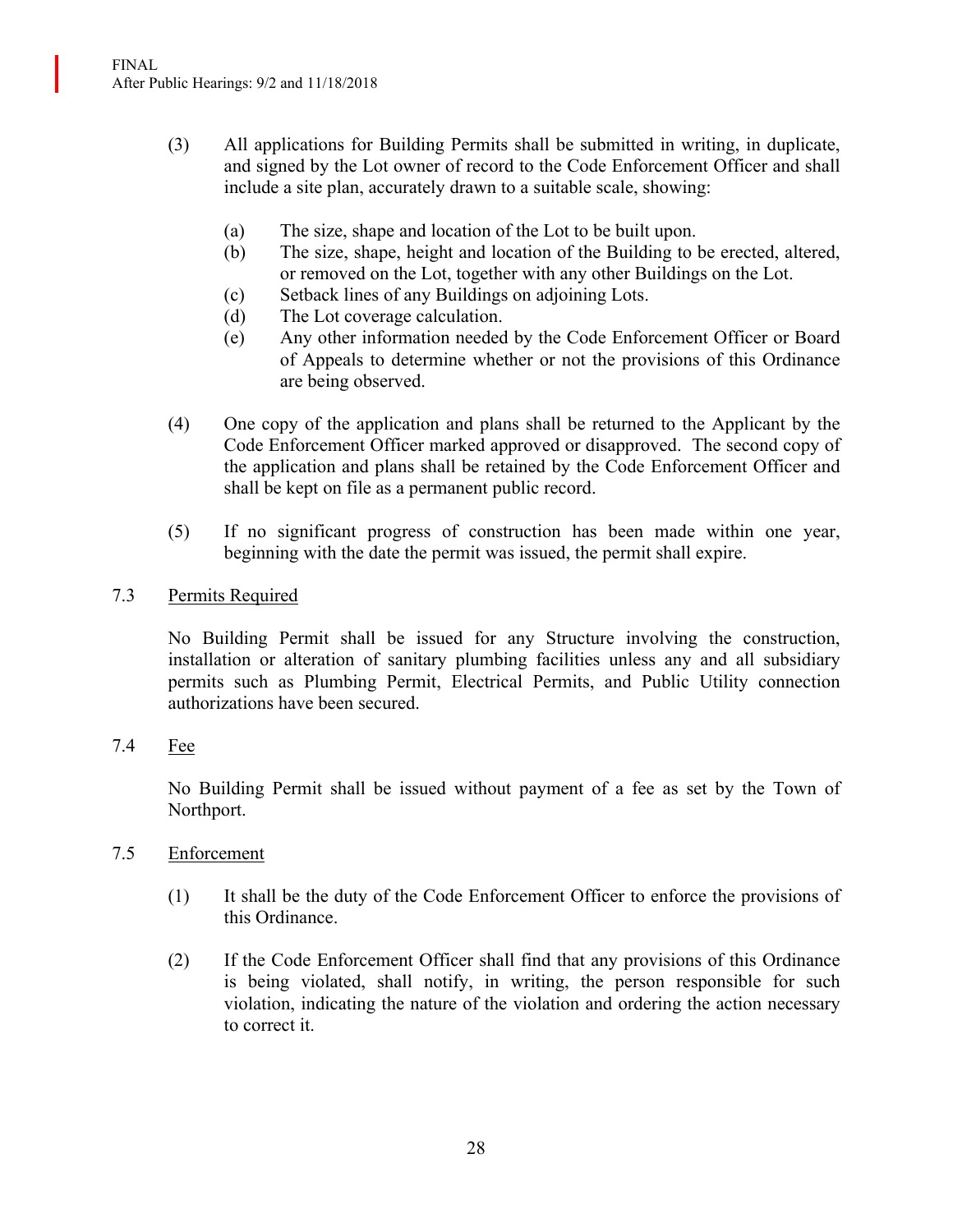### 7.6 Legal Action and Violation

All Enforcement under this Ordinance is to be administered by the Town of Northport. When the Code Enforcement Officer finds that a violation of any provision of this Ordinance persists in spite of attempted enforcement, the Town Attorney (as designated by the Selectpersons) is hereby authorized and directed to institute any and all actions and proceedings, either legal or equitable, that may be appropriate and necessary to enforce the provisions of this Ordinance in the name of the Town of Northport. The Town shall keep the Village advised of all such action.

### 7.7 Penalties for Violation

Any person violating any provision of this Ordinance shall be guilty of a misdemeanor and on conviction shall be fined not less than \$20.00 nor more than \$1,000.00. Each day such a violation is permitted to exist after notification shall constitute a separate offense.

7.8 Appeals

Appeals shall be from the written decision of the Code Enforcement Officer to the Board of Appeals and from the Board of Appeals to the Superior Court, according to State law.

### 7.9 Board of Appeals

#### 7.9.1 Establishment

A Board of Appeals is hereby established in accordance with State law and the provisions of this Ordinance.

#### 7.9.2 Appointments and Composition

- (1) There shall be a Board of Appeals consisting of five members and one associate member, all of whom shall be registered voters of Bayside, appointed by the Town of Northport. The Board shall elect annually a chairperson and secretary from its membership. The secretary shall keep minutes of the proceedings of the Board of Appeals, which shall be a public record. A quorum shall consist of three members.
- (2) The term of members shall be that the term of one member shall expire each year.
- (3) The term of the associate member shall be for five years. The associate member shall act on the Board in place of any member who may be unable to act because of personal involvement, absence or physical incapacity.
- (4) An Officer or Overseer of the Northport Village Corporation may not serve as a member.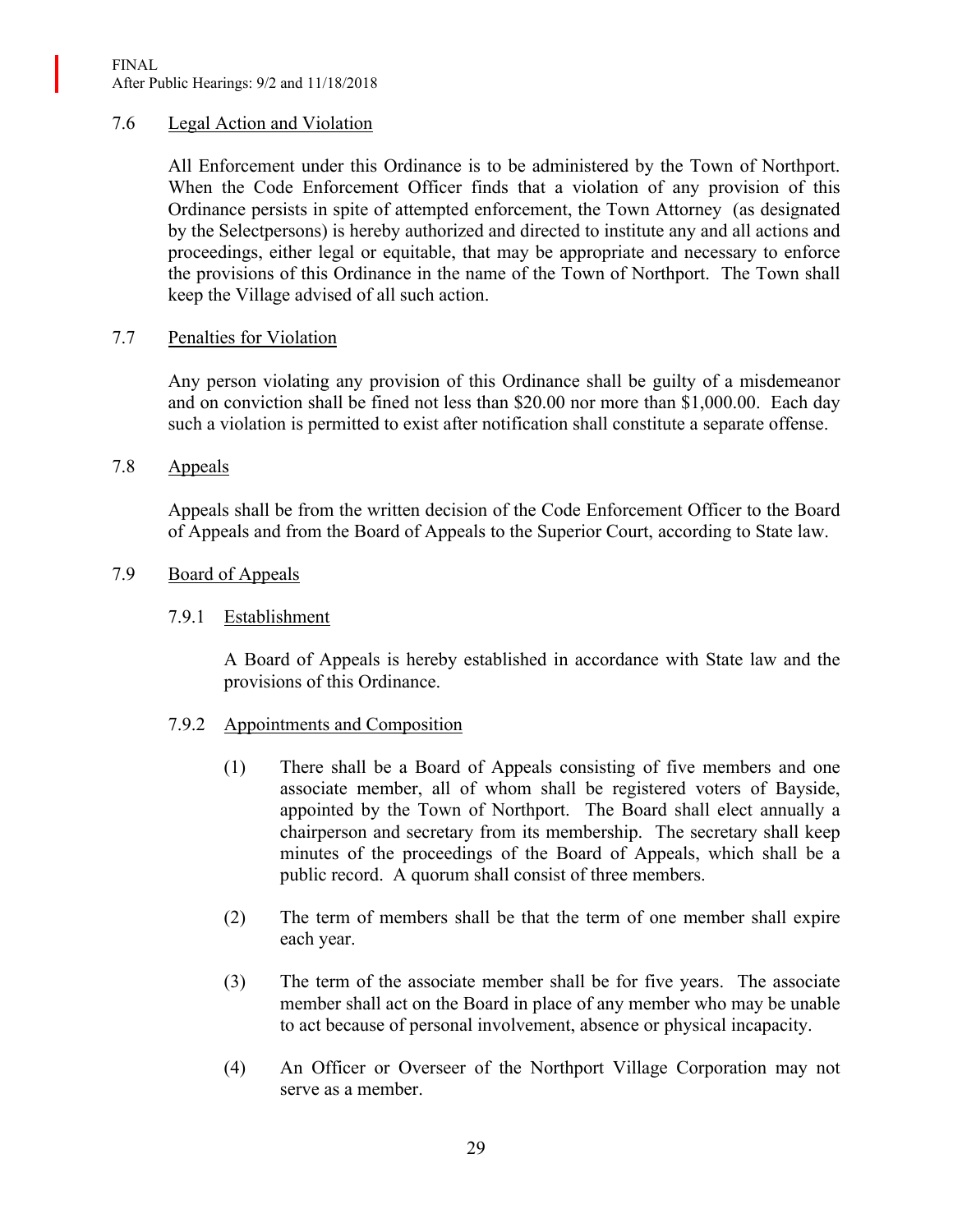## 7.9.3 Powers and Duties

- (1) Administrative Appeals: to hear and decide where it is alleged there is an error in any order, requirement, decision, or determination by the Code Enforcement Officer in the enforcement of this Ordinance. The action of the Code Enforcement Officer may be affirmed, modified or reversed by majority of the Board of Appeals. The Appeal shall be conducted as a de novo review.
- (2) Variance Appeals: to hear and decide, upon appeal, in specific cases where a relaxation of the terms of this Ordinance would not be contrary to the public interest and where, because of conditions peculiar to the property a literal enforcement of this Ordinance would prevent reasonable use of property. A financial hardship shall not constitute grounds for granting a Variance. The crucial points are undue hardship and unique circumstances applying to the property, and not the result of the actions of the applicant.
- (3) As used in this Ordinance, a Variance is authorized only for height, area, and size of Structures or size of yards and open spaces. Establishment or expansion otherwise prohibited shall not be allowed by Variance, nor shall a Variance be granted because of the presence of nonconformities in the District. The Board of Appeals may grant a Variance by majority vote of its members and in so doing, may prescribe conditions and safeguards as appropriate under this Ordinance.
- (4) A Variance under the provisions of this Ordinance shall expire if the work or change involved is not commenced within one year of the date on which the appeal was granted.

## 7.9.4 Appeal Procedure

- (1) Any person, aggrieved by a decision of the Code Enforcement Officer, shall commence his or her appeal within 30 days after a decision is made by the Code Enforcement Officer. An appeal shall be commenced by filing with the Board of Appeals, in writing, a document which shall specifically set forth the grounds for the appeal.
- (2) Following the filing of an appeal, the Board of Appeals shall hold a public hearing on the appeal within 60 days. The Board of Appeals shall publish notice of the hearing at least 20 days in advance, in a newspaper of general circulation in Waldo County.
- (3) The Board of Appeals shall notify, by certified mail, the appellant and adjacent property owners, of the nature of the appeal and of the time and place of the public hearing, at least 20 days in advance of the hearing.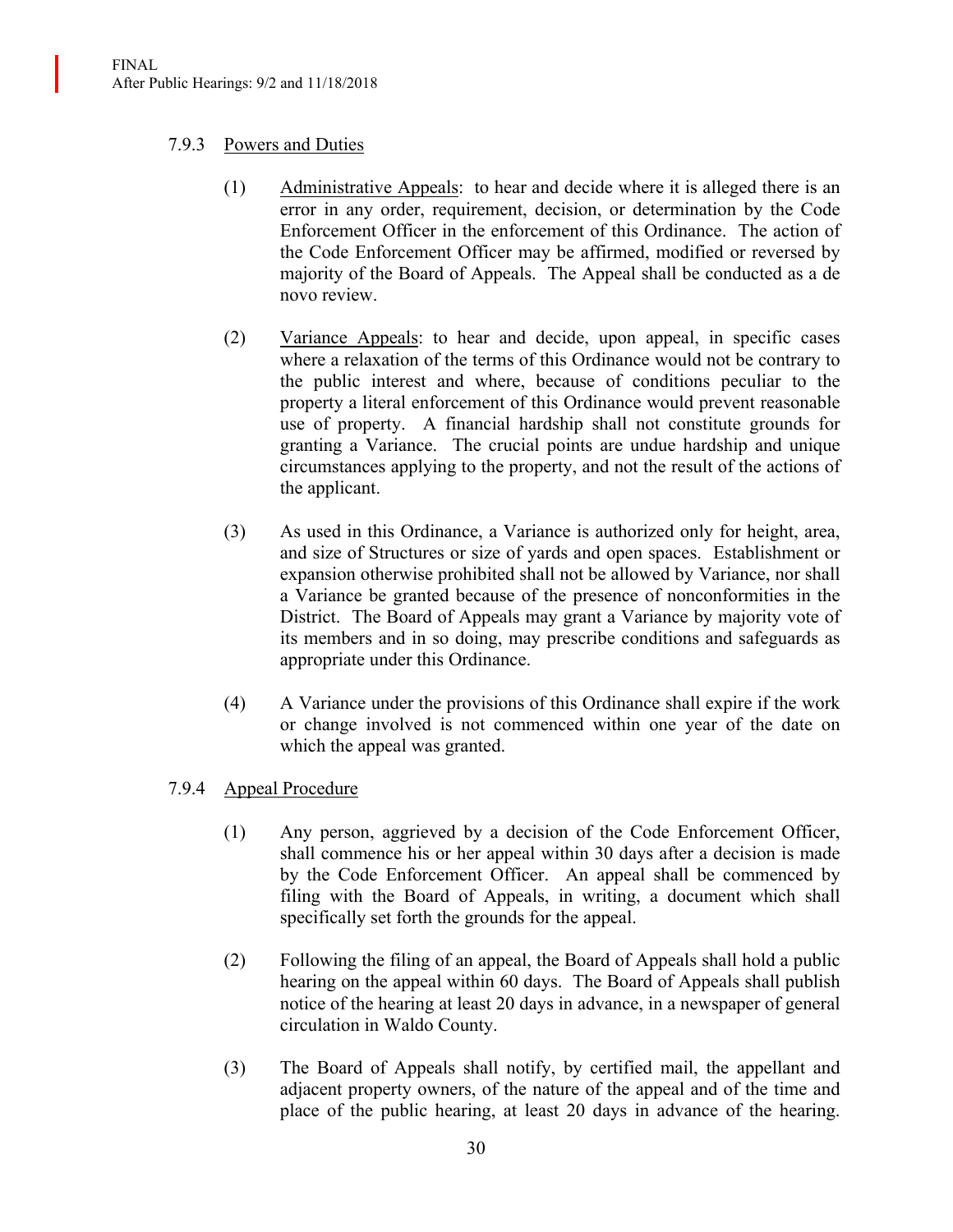Adjacent property owners shall include those directly across a street from the property for which the appeal is being made. The owners of property shall be considered to be those against whom taxes are assessed. Failure of any property owner to receive a notice of public hearing shall not necessitate another hearing or invalidate any action by the Board of Appeals.

- (4) A party may be represented by agent or attorney at any hearing. Hearings shall not be continued to other times except for good cause.
- (5) The Code Enforcement Officer, or his or her designated assistant, shall attend all hearings.
- (6) The appellant's case shall be heard first. Each side shall proceed without interruption. Questions may be asked through the Chair. All persons at the hearing shall abide by the order of the Chair.
- (7) Within 40 days of the public hearing, the Board of Appeals shall reach a decision and notify the appellant and the Code Enforcement Officer of its decision in writing.
- (8) The Code Enforcement Officer shall immediately issue or revoke any Building Permit in accordance with the conditions of the approval of an appeal.
- (9) A Variance under the provisions of this Ordinance shall expire if the work or change involved is not commenced within one year of the date on which the appeal was granted.

#### 7.10 Conditional Use Permits

#### 7.10.1 Authorization

The Board of Appeals is hereby authorized to hear and decide upon applications for Conditional Use Permits, in accordance with State law and the provisions of this Ordinance.

#### 7.10.2 Powers and Duties

The Board of Appeals shall hear and approve, approve with modifications or conditions, or disapprove all applications for Conditional Use Permits. No Conditional Use Permit shall be authorized unless specific provision for such Conditional Use Permit is made in this Ordinance.

#### 7.10.3 Application Procedure

(1) A person informed by the Code Enforcement Officer that he requires a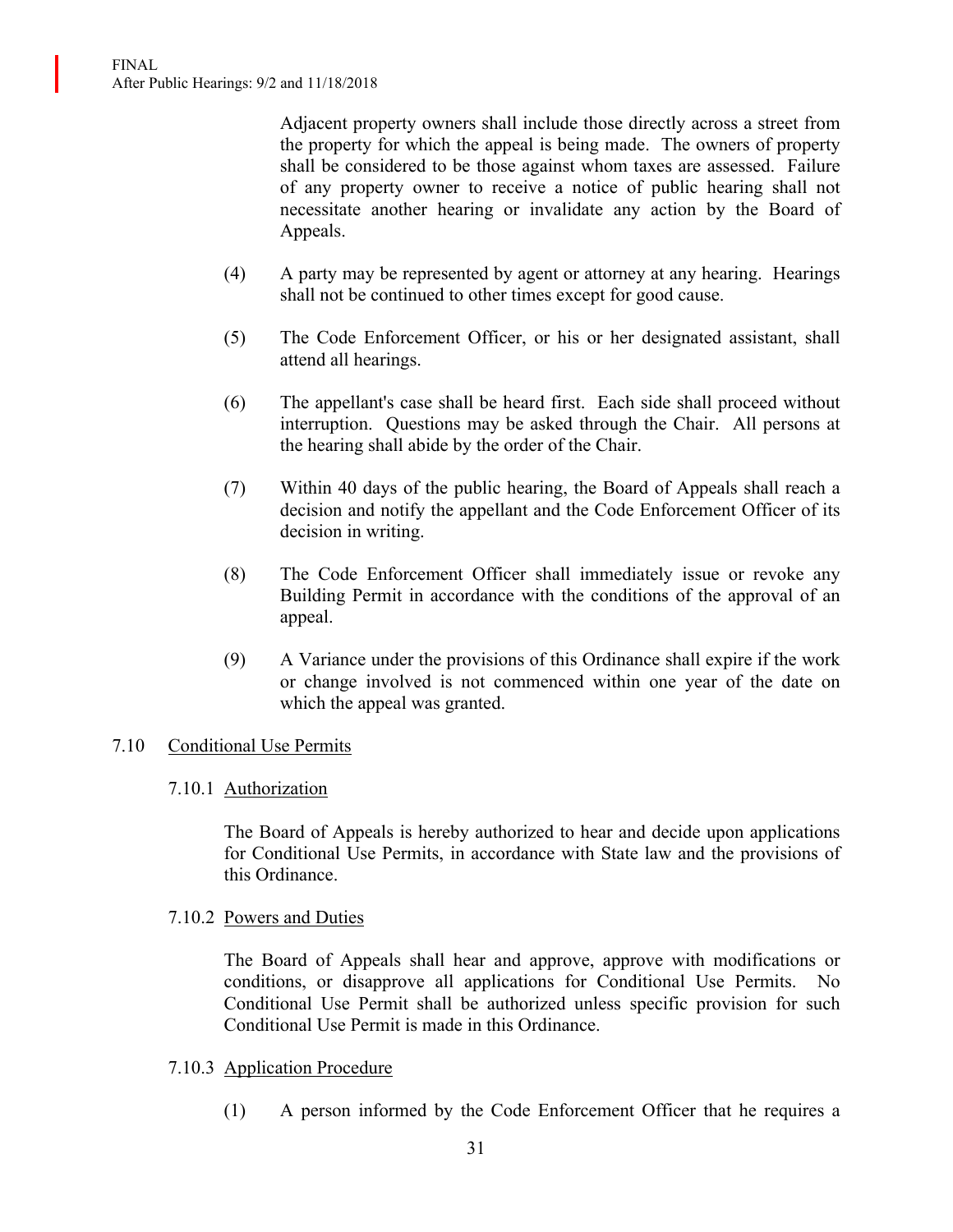Conditional Use Permit shall file an application, in writing, for the permit with the Board of Appeals.

- (2) Following the filing of an application for a Conditional Use Permit the same procedure shall be followed as included under Section 6.9(4), items (2) through and including (7).
- (3) Upon notification of the decision of the Board of Appeals, the Code Enforcement Officer, as instructed, shall immediately issue, issue with conditions prescribed by the Board of Appeals, or deny a Building Permit for the Conditional Use, or a Conditional Use Permit.
- (4) A Conditional Use Permit secured under the provisions of this Ordinance shall expire if the work or change involved is not commenced within one year of the date on which the Conditional Use is authorized.

# 7.10.4 Factors Applicable to Conditional Uses

- (1) In considering a Conditional Use Permit, the Board of Appeals shall evaluate the immediate and long-range effects of the proposed use, giving due consideration to promoting the public health, safety, convenience, and welfare, encouraging the most appropriate use of the land and conserving property values.
- (2) The Board of Appeals shall also consider the following factors:
	- (a) The prevention and control of air and water pollution.
	- (b) The compatibility of the proposed use with adjacent land uses.
	- (c) The amount and type of wastes to be generated by the proposed use and the adequacy of the proposed disposal systems.
	- (d) The proposed use on the peace and tranquility of the neighborhood.

## 7.10.5 Conditions Attached to Conditional Uses

The Board of Appeals may attach such conditions, in addition to those required elsewhere in this Ordinance, that it finds necessary to further the purposes of this Ordinance. Such conditions may include, but are not limited to, specifications for: type of vegetation; increased yard and setback requirements; specified sewage disposal or water supply facilities; landscaping and planting screens; periods of operation; operational controls; professional inspection and maintenance; sureties; deed restrictions; restrictive covenants; location of parking areas and Signs; type of construction; or any other conditions necessary to fulfill the purposes of this Ordinance.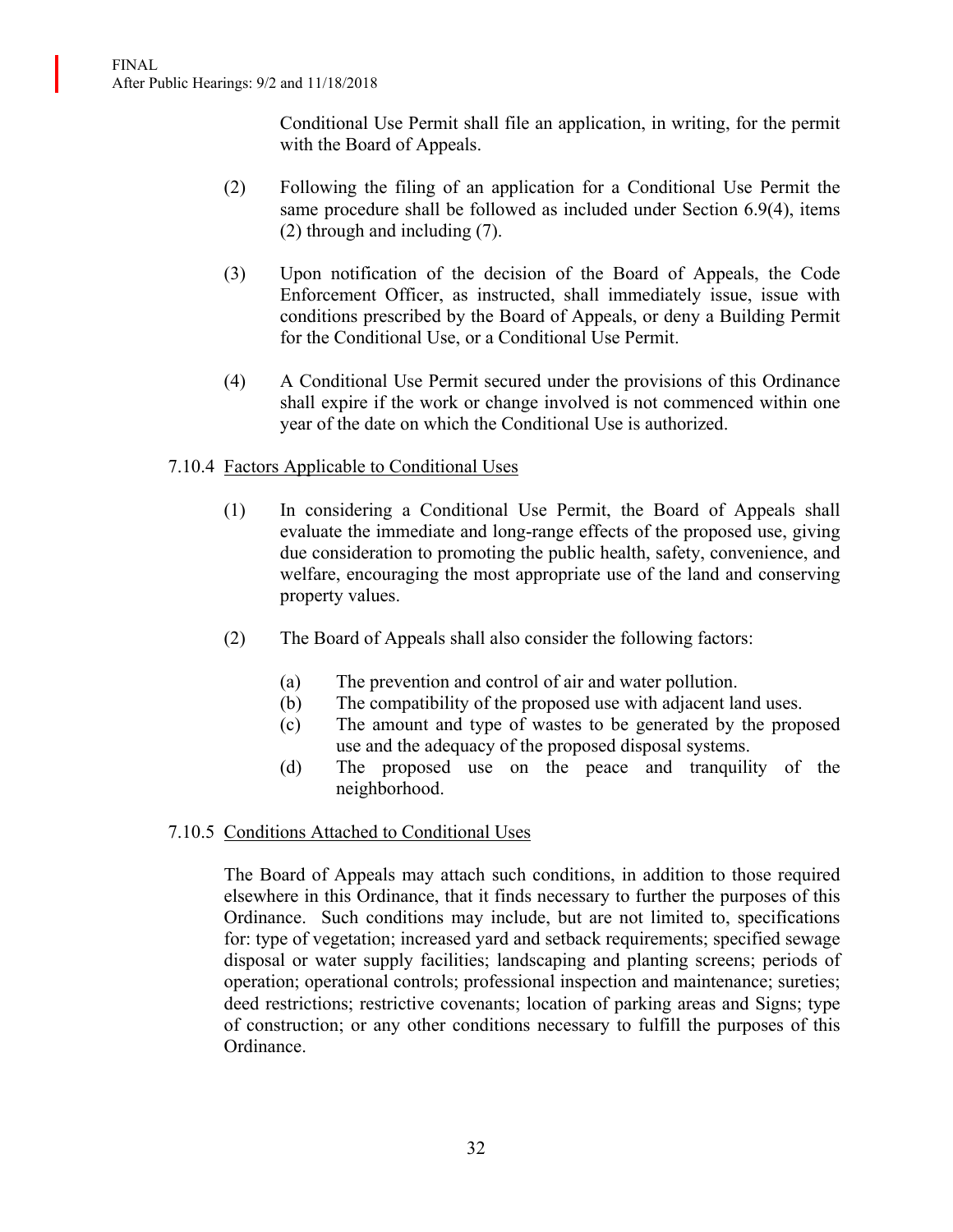FINAL After Public Hearings: 9/2 and 11/18/2018

I

# **ATTESTATION**

I certify that this to be a true and complete copy of the Zoning Ordinance of the Northport Village Corporation, Northport, Maine, enacted day of \_\_\_\_\_\_\_\_\_\_\_\_, 2018.

ATTEST:

Clerk, Northport Village Corporation

Date:\_\_\_\_\_\_\_\_\_\_\_\_\_\_\_\_\_\_\_\_\_\_\_\_\_\_\_\_\_\_\_\_\_\_\_\_\_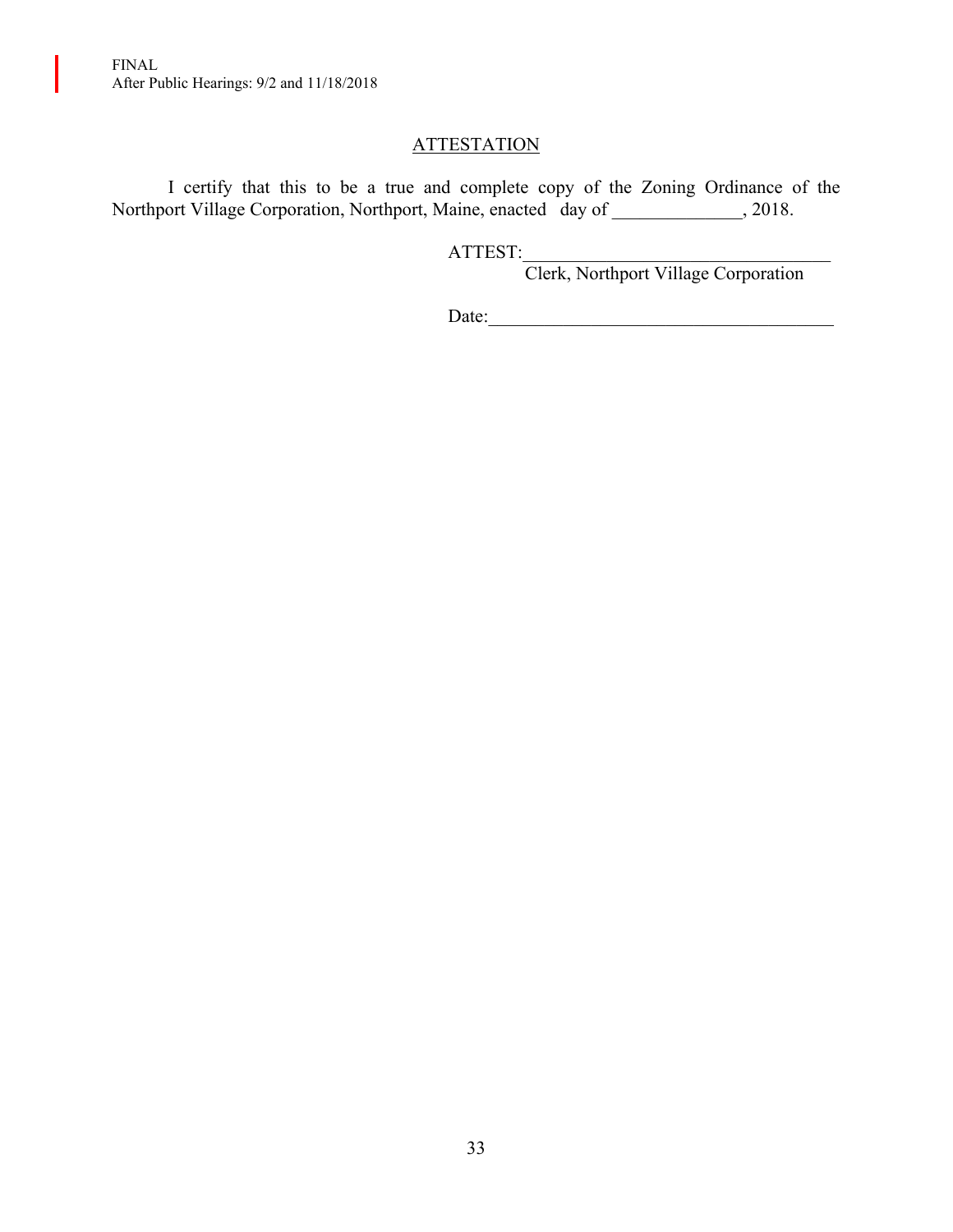